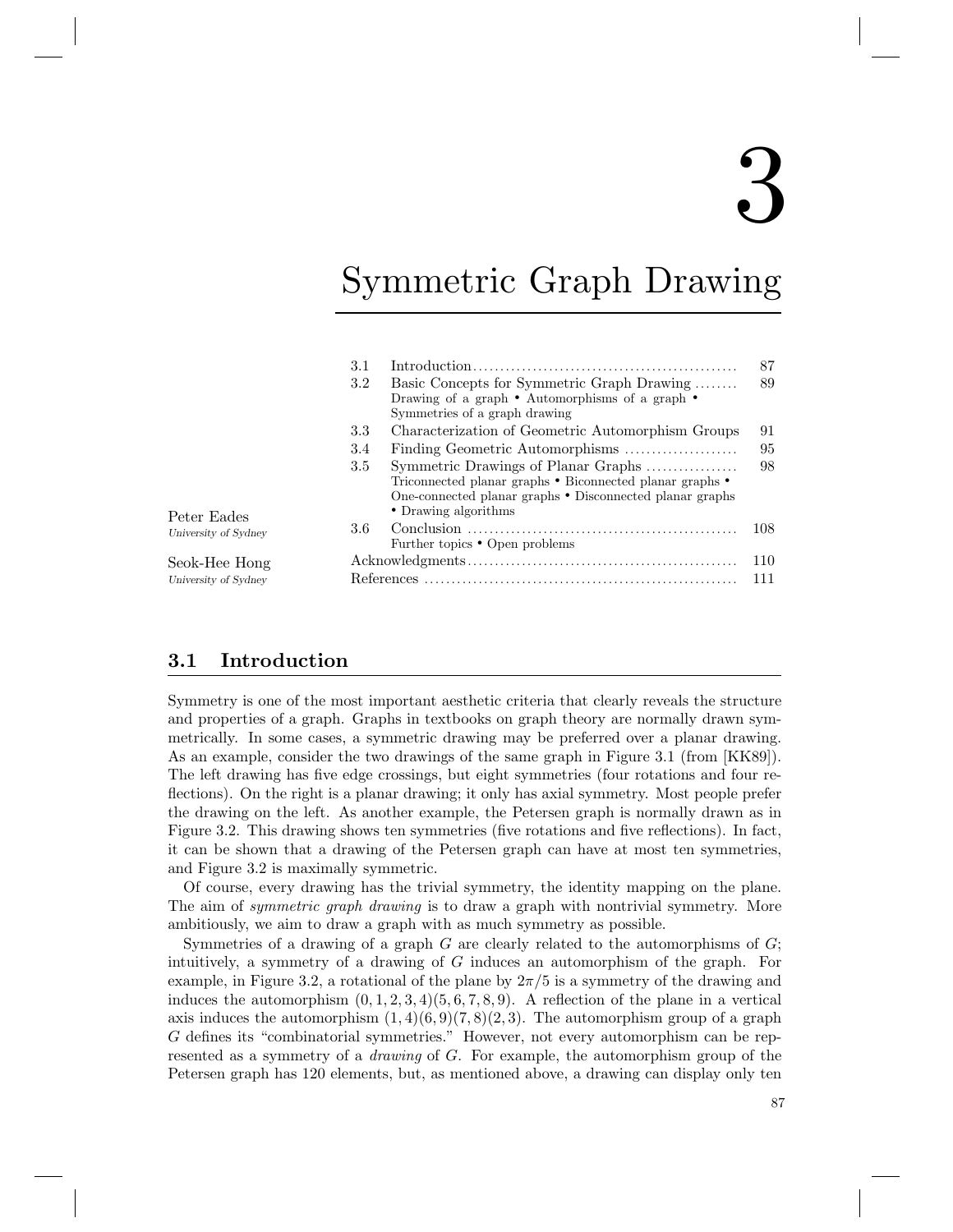#### 88 CHAPTER 3. SYMMETRIC GRAPH DRAWING



Figure 3.1 Two drawings of the same graph: a planar drawing with eight symmetries and five edge crossings, and a planar drawing with an axial symmetry [KK89].



Figure 3.2 A drawing of the Petersen graph.

of these. Symmetric graph drawing involves determining those automorphisms of a graph G that can be represented as symmetries of a drawing of G.

This chapter describes a formal model for symmetric graph drawing in Section 3.2, and gives a characterization of subgroups of the automorphism group of a graph that can be displayed as symmetries of a drawing in Section 3.3. Most precise formulations of the symmetric graph drawing problem are NP-complete. Section 3.4 describes a proof of the NP-completeness of one such formulation and briefly reviews some heuristics for the general symmetric graph drawing problem. Of course, we want a drawing of a graph to satisfy other aesthetics as well as symmetry. In particular, it is useful to examine the problem of constructing a planar straight-line drawing of a planar graph, such that symmetry is maximized. Surprisingly, there is a linear-time algorithm for this problem; it is sketched in Section 3.5. The chapter concludes with a brief survey of some other approaches to symmetric graph drawing and some open problems.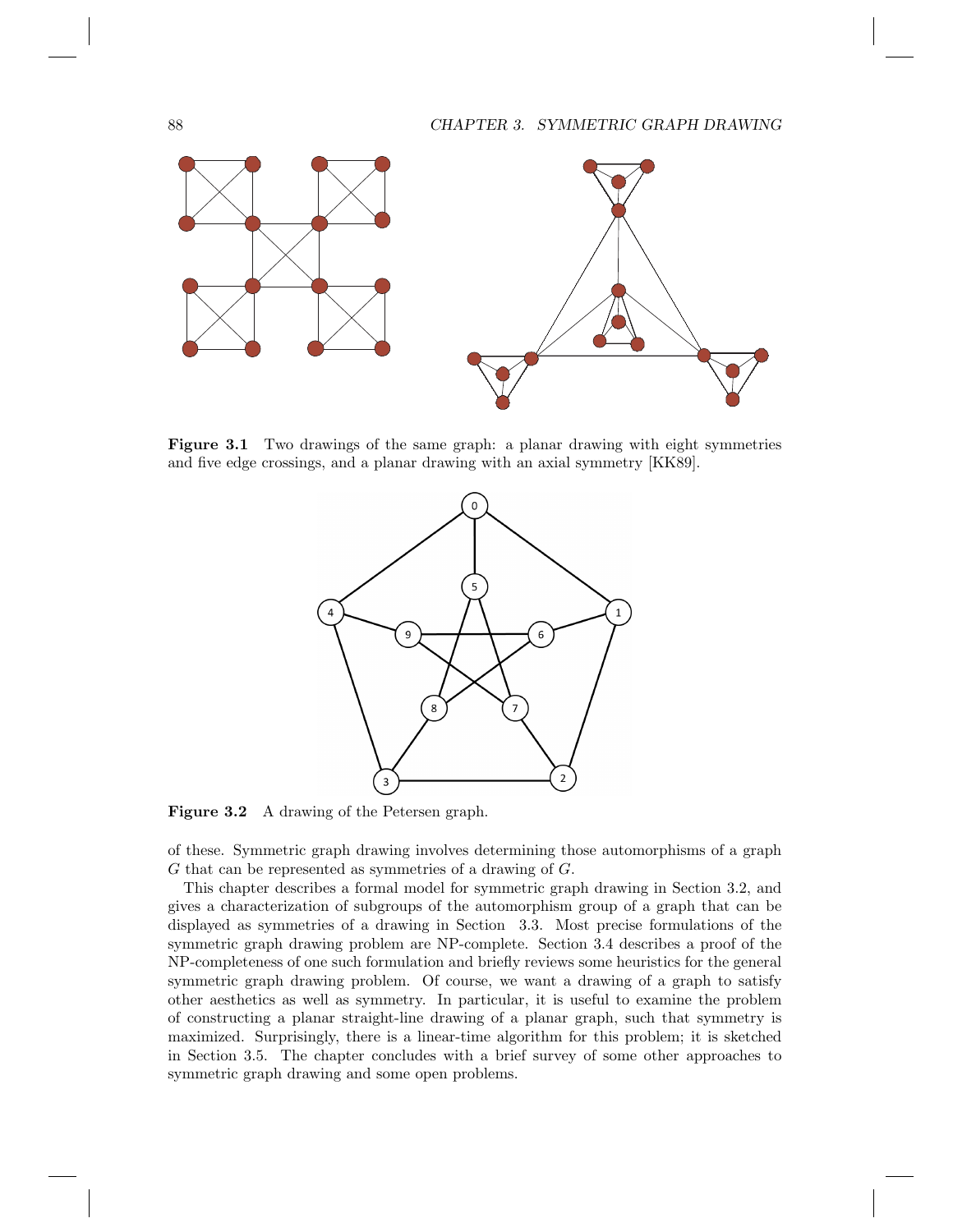#### 3.2 Basic Concepts for Symmetric Graph Drawing

#### 3.2.1 Drawing of a graph

A *graph*  $G = (V, E)$  consists of a set V of vertices and a set E edges, that is, unordered pairs of vertices. Unless explicitly stated otherwise, we assume that the graph is *simple*, that is, it has no multiple edges and no self-loops.

A *drawing* D of a graph G consists of a point  $D_V(u)$  in  $R^2$  for every vertex  $u \in V$ , and a closed curve segment  $D_E(u, v)$  in  $R^2$  for every edge  $(u, v) \in E$ . The curve  $D_E(u, v)$  has its endpoints at  $D_V(u)$  and  $D_V(v)$ . Through most of this chapter, the curve  $D_E(u, v)$  is a straight-line segment.

For an investigation of symmetric graph drawing, we must take a little care about the definition of the drawing of a graph. We allow two curves  $D_E(u, v)$  and  $D_E(u', v')$  to cross (share a point), but we have some non-degeneracy conditions as follows:<sup>1</sup>

- **ND1** The mapping  $D_V$  is injective. This excludes, for example, the ultra-symmetric case where all vertices are drawn at the origin.
- **ND2** A curve  $D_E(u, v)$  must not contain a point  $D_V(w)$  where  $u \neq w \neq v$ ; in other words, an edge must not intersect with a vertex to which it is not incident.
- ND3 Two curves must not overlap; that is, they must not share a curve of nonzero length. This excludes, for example, the axially symmetric case where all the vertices of the graph are drawn on the x axis.
- $ND4$  If two curves share a point, then they must cross at this point; that is, they alternate in cyclic order around the crossing point.

Note that for straight-line drawings, ND2 implies both ND3 and ND4. Most of this chapter is concerned with straight-line drawings, and so discussions of degeneracy concentrate on ND1 and ND2.

#### 3.2.2 Automorphisms of a graph

Basic concepts and terminology for permutation groups can be found in [Wie64].

An *isomorphism* from a graph  $G_1 = (V_1, E_1)$  to a graph  $G_2 = (V_2, E_2)$  is a oneone mapping  $\beta$  of  $V_1$  onto  $V_2$  that preserves adjacency, that is,  $(u, v) \in E_1$  if and only  $(\beta(u), \beta(v)) \in E_2$ . An *automorphism* of a graph  $G = (V, E)$  is an isomorphism of G onto itself, that is, a permutation of the vertex set that preserves adjacency. The *order* of an automorphism  $\beta$  is the smallest positive integer k such that  $\beta^k$  is the identity.

Any set of automorphisms of G that forms a group is called an *automorphism group* of G; the set of all automorphisms of G is denoted by  $aut(G)$ . The *size* of an automorphism group is the number of elements of the group.

We have defined an automorphism group  $A$  of a graph as a permutation group on the vertex set V of a graph  $G = (V, E)$ . It is easy to see that this defines a permutation group  $A'$  acting on the edge set E, and it is often convenient to regard A as acting on E. For

<sup>1</sup>The graph drawing literature is somewhat inconsistent about the precise details of the definition of a graph drawing. In some places, a drawing with these non-degeneracy conditions is called a *strict*, clear, and/or proper. In this chapter, however, we use the term "graph drawing" to includes these non-degeneracy conditions.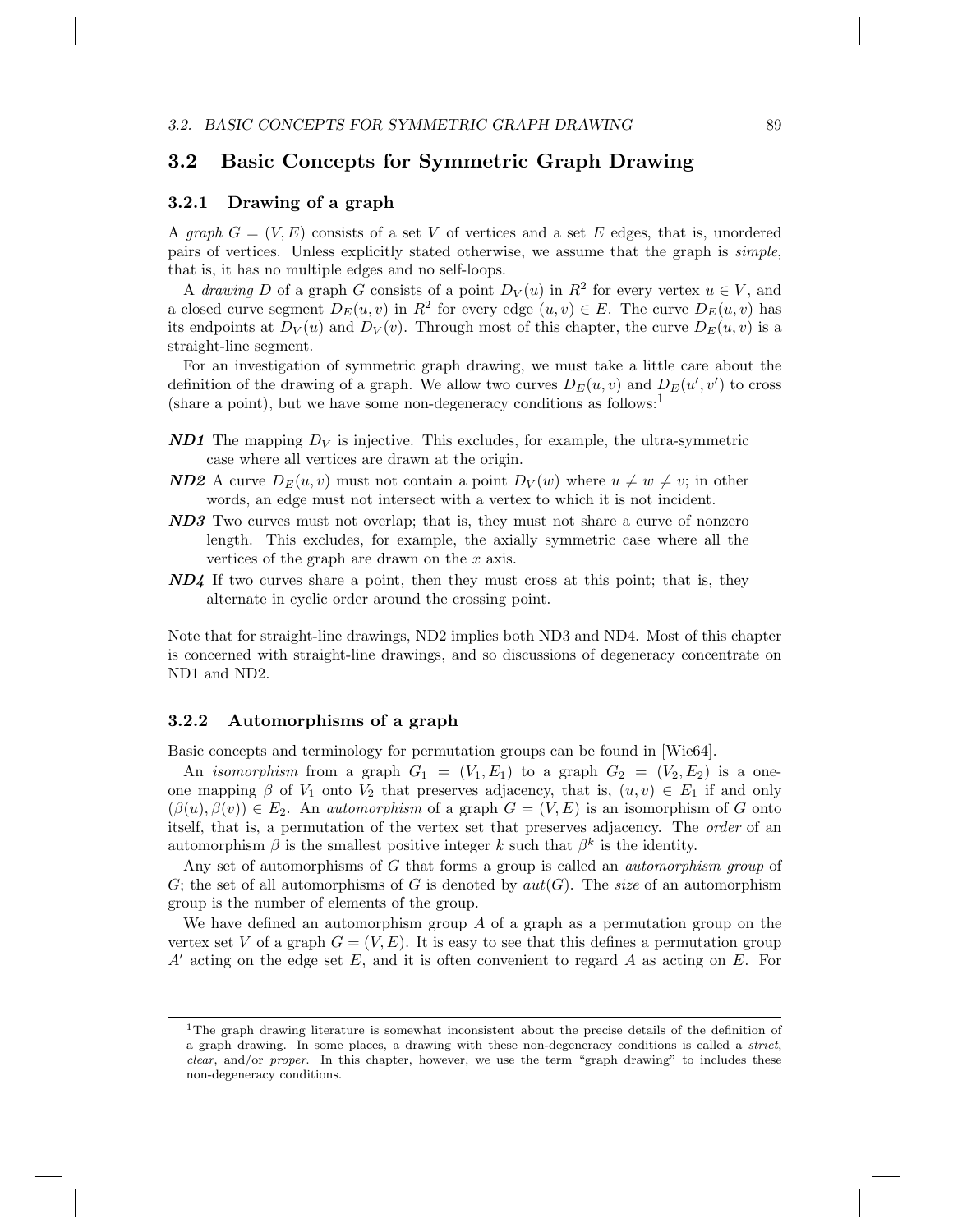example, if  $\beta \in A$  and  $(u, v) \in E$ , then we write "the edge  $\beta(u, v)$ " to denote the edge  $(\beta(u), \beta(v)).$ 

A subset  $B = \{\beta_1, \beta_2, \dots, \beta_k\}$  of an automorphism group A generates A if every element of A can be written as a product of elements of B. We denote the group A generated by B by  $\langle \beta_1, \beta_2, \ldots, \beta_k \rangle$ . From the computational point of view, generators are important because they give a succinct way to represent an automorphism group. If we were to represent a permutation explicitly, then it may require  $\Omega(n)$  space, where  $n = |V|$ . Thus, an explicit representation of an automorphism group of size k may take space  $\Omega(kn)$ . In many cases this is too large; for example, the space requirement may preclude a linear-time algorithm, merely because the representation of the output is super-linear. To avoid this problem, we usually represent a group by a set of generators; in general the set of generators is smaller than the group. Most of the groups discussed in this chapter are generated by one or two elements.

Many of the difficulties of symmetric graph drawing arise when vertices and/or edges are fixed by an automorphism. For this reason, we need a careful notion of "fix." Suppose that A is an automorphism group of  $G = (V, E)$ . The *stabilizer* of  $u \in V$ , denoted by  $stab_A(u)$ , is the set of automorphisms in  $A$  that fix  $u$ , that is,

$$
stab_A(u) = \{ \beta \in A \mid \beta(u) = u \}. \tag{3.1}
$$

The definition can be extended to subsets of V: if  $Y \subseteq V$ , then

$$
stab_A(Y) = \{ \beta \in A \mid \forall y \in Y, \ \beta(y) \in Y \}. \tag{3.2}
$$

Note that the stabilizer of a set fixes the set setwise.

For each automorphism  $\beta$  we denote  $\{u \in V \mid \beta(u) = u\}$  by  $fix_{\beta}$ . The set of vertices that are fixed *elementwise* by every element of A is denoted by  $fix_A$ , that is,

$$
fix_A = \{ v \in V \mid \forall \beta \in A, \ \beta(v) = v \ \}.
$$
\n
$$
(3.3)
$$

Note that while  $stab_A(Y)$  is a set of group elements,  $fix_A$  is a set of vertices. Further, the expression "fix the edge  $(u, v)$ " does not necessarily entail "fixing u and fixing v"; it could mean that  $u$  and  $v$  are swapped.

If  $\beta \in A$  and  $u \in V$ , then the *orbit* of u under  $\beta$ , denoted by  $orbit_{\beta}(u)$ , is the set of images of u under  $\langle \beta \rangle$ , that is,

$$
orbit_{\beta}(u) = {\beta^{i}(u) | 0 \le i < k},\tag{3.4}
$$

where  $\beta$  has order k. We can extend this definition to groups: the *orbit* of u under A is

$$
orbit_A(u) = \{ \beta(u) \mid \beta \in A \}. \tag{3.5}
$$

Note that the orbits partition  $V$ . The following theorem is fundamental in finite group theory.

Theorem 3.1 (Orbit-stabilizer theorem [Arm88]) *Suppose that* A *is a group acting on a set* X *and let*  $x \in X$ *. Then*  $|A| = |orbit_A(x)| \times |stab_A(x)|$ *.* 

The following corollary is helpful in the following sections.

**COROLLARY 3.1** Suppose that A is a group acting on a set X.

- If A has no fixed points, then  $|orbit_A(x)| = |A|$  for every  $x \in X$ .
- If A has one fixed point  $w \in X$ , then  $|orbit_A(x)| = |A|$  for every  $x \neq w \in X$ .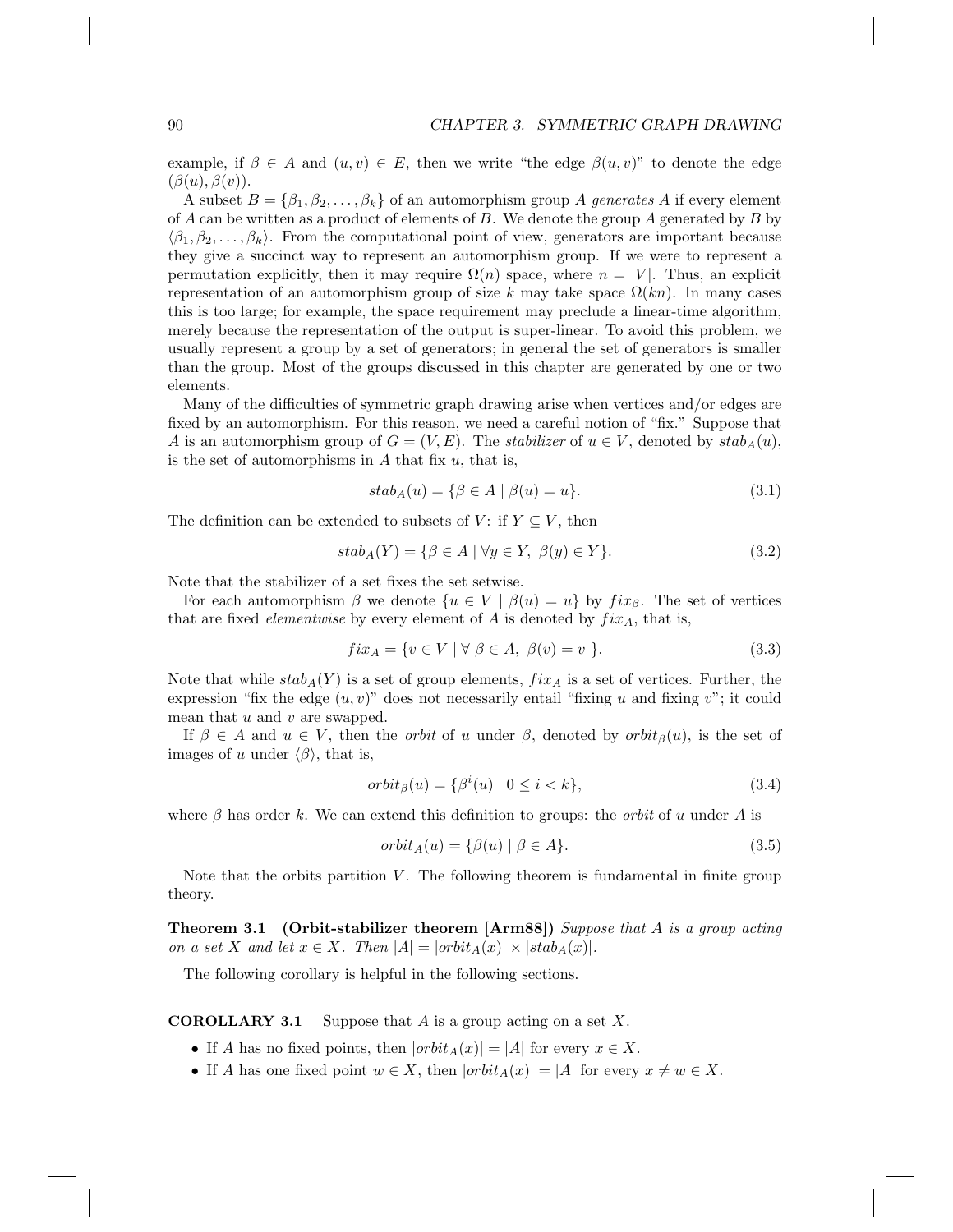#### 3.2.3 Symmetries of a graph drawing

Symmetry is an intuitive notion that can be formally defined in many different ways. In this chapter we will concentrate on a standard mathematical notion of symmetry; other notions are discussed in Section 3.6.

An *isometry* is a mapping of the plane onto itself that preserves distances. A *symmetry* of a drawing  $D = (D_V, D_E)$  of a graph  $G = (V, E)$  is an isometry  $\sigma$  of the plane that maps the drawing onto itself, that is:

- for every vertex  $u \in V$ , there is a vertex  $v \in V$  such that  $\sigma(D_V(u)) = D_V(v)$ , and
- for every edge  $(u, v) \in E$ , there is an edge  $(a, b) \in E$  such that  $\sigma(D_E(u, v)) =$  $D_E(a, b)$ .

Note that if  $\sigma$  is a symmetry of a drawing  $D = (D_V, D_E)$  of a graph  $G = (V, E)$ , then  $\beta = D_V^{-1} \sigma D_V$  is an automorphism of G. We say that D *displays*  $\beta$ . Given an automorphism β, if there is a drawing which displays β, then we say that β is *geometric*.

An automorphism group A is *geometric* if every element of A is displayed in a single drawing; in this case the drawing *displays* A.

To define the intuitive notion of "maximally symmetric drawing" of a graph, we need to decide what it means for one drawing to display more symmetry than another. Here we take a simple view: that if D displays A and D' displays  $A'$ , then D is more symmetric than  $D'$  if A has a larger size than  $A'$ . This means that searching for a maximally symmetric drawing entails searching for a maximum size geometric automorphism group.

#### 3.3 Characterization of Geometric Automorphism Groups

Suppose that a drawing D of a graph  $G = (V, E)$  displays the automorphism group A. Let  $A'$  denote the group of symmetries of D. It is useful to note the group-theoretic relationship between A and A'. If D contains three non-collinear points, then A is isomorphic to  $A'$ because a motion of three non-collinear points in the plane uniquely determines an isometry. If all the vertices of the drawing lie on a single line, it may be the case that  $|A'| = 4$  while  $|A| = 2$ , because the rotation by  $\pi$  gives the same automorphism as a reflection in the line. However, this is a pathological case, because the only graphs that have drawings on a single line are sets of paths; in general, we assume that  $A$  is isomorphic to  $A'$ .

Next, we consider the simple question: Given an automorphism group  $A$  of a graph  $G$ , is there a drawing of  $G$  that displays  $A$ ? The answer is straightforward, since a symmetry of a finite set of points in the plane is relatively straightforward. The following theorem is an extension of results of Lipton et al. [LNS85], Manning et al. [MA86, MA88, AM88], and Lin [Lin92] to handle degeneracies.

Theorem 3.2 *Suppose that* A *is an automorphism group of a graph* G*. Then:*

- (a) A can be displayed as a reflection if and only if  $|A| = 2$  and  $fix_A$  induces a set *of disjoint paths.*
- *(b)* A *can be displayed as a rotation if and only if all the following conditions hold*
	- *i.* A *has one generator* ρ*, and*
	- *ii.*  $|fix_A| \leq 1$ *, and*
	- *iii. if A fixes* an edge, then  $|fix_A| = 0$ .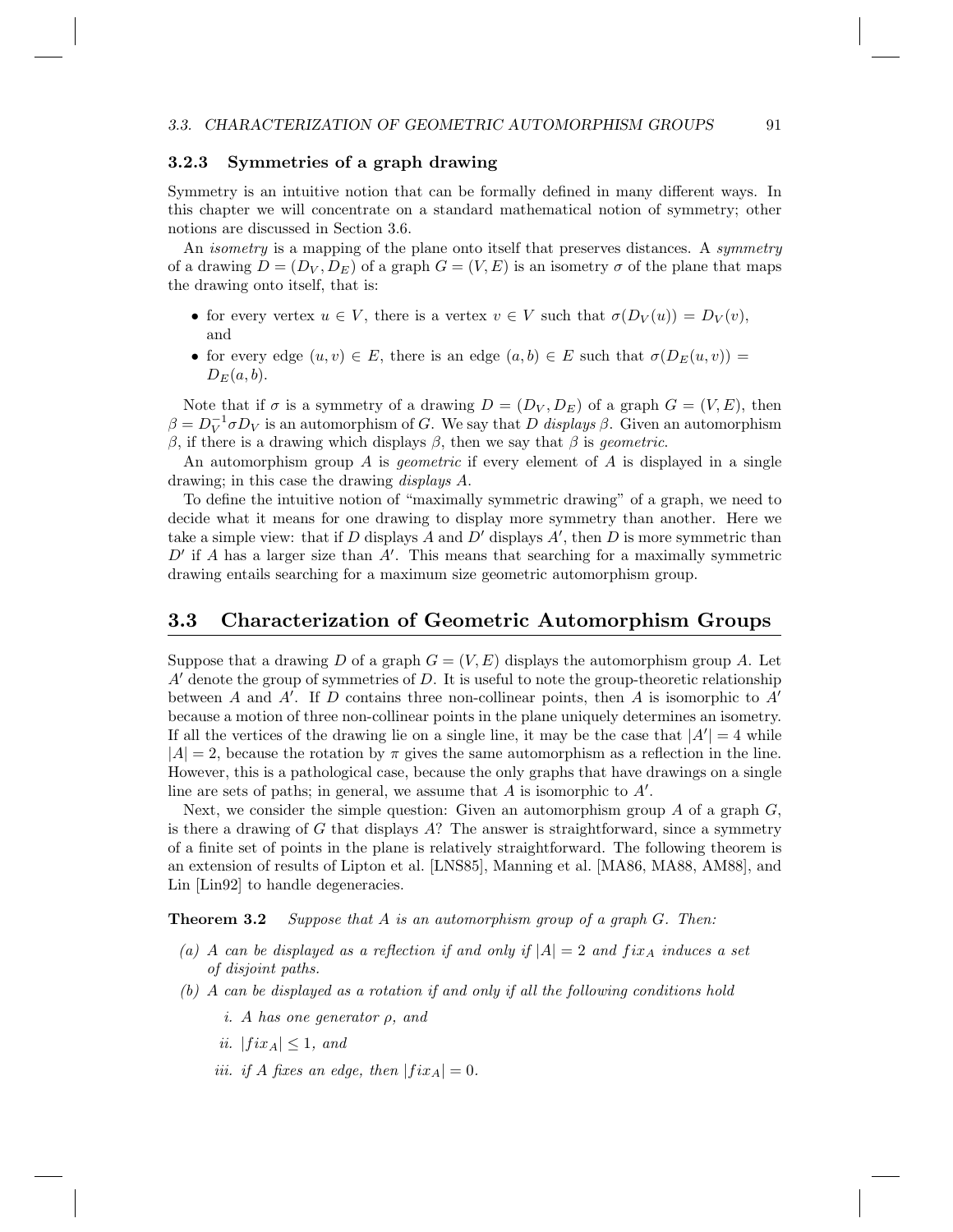

Figure 3.3 A circular grid.

- *(c)* A *can be displayed as a dihedral group if and only if all the following conditions hold.*
	- *i.* A *is dihedral; that is, it has two generators*  $\alpha$  *and*  $\rho$  *such that*  $\alpha^2 = 1$ ,  $\rho^k = 1$ *for some*  $k > 1$ *, and*  $\alpha \rho = \rho^{-1} \alpha$ *.*
	- *ii.*  $|fix_A| \leq 1$ .
	- *iii.*  $fix_{\alpha}$  *induces a set of disjoint paths.*
	- *iv.* If  $\rho$  *fixes an edge, then*  $|fix_A| = 0$ *.*

The proof of Theorem 3.2 is an algorithm, stated below, that takes a graph G and an automorphism group A satisfying the conditions of the theorem, and draws  $G$  to display  $A$ . The drawing is on a *circular grid* as illustrated in Figure 3.3. An  $m \times n$  circular grid has  $n \geq 2$  equally spaced rays  $R_0, R_1, \ldots, R_{n-1}$  from the origin, that is, the ray  $R_i$  makes an angle of  $2\pi i/k$  to the x axis. There are  $m \geq 1$  circles  $C_1, C_2, \ldots, C_m$  centered at the origin, in increasing order of radius. However, the circles may not be equally spaced. The drawing algorithm below chooses a radius for each circle, and places vertices at the grid points, that is, at the intersection points between the circles and the rays.

To prove part (c) of Theorem 3.2, we need the following technical lemma.

**LEMMA 3.1** Suppose that the radius of the circle  $C_i$  in the  $m \times n$  circular grid is  $n^i$ , and there are three circular grid points that lie on a straight line  $\ell$ . Then  $\ell$  passes through the origin.

**Proof:** Suppose that u, v and w are circular grid points on  $C_i$ ,  $C_j$ , and  $C_k$ , respectively, and that  $i \geq j \geq k$ .

Note the case  $i = j = k$  is not possible.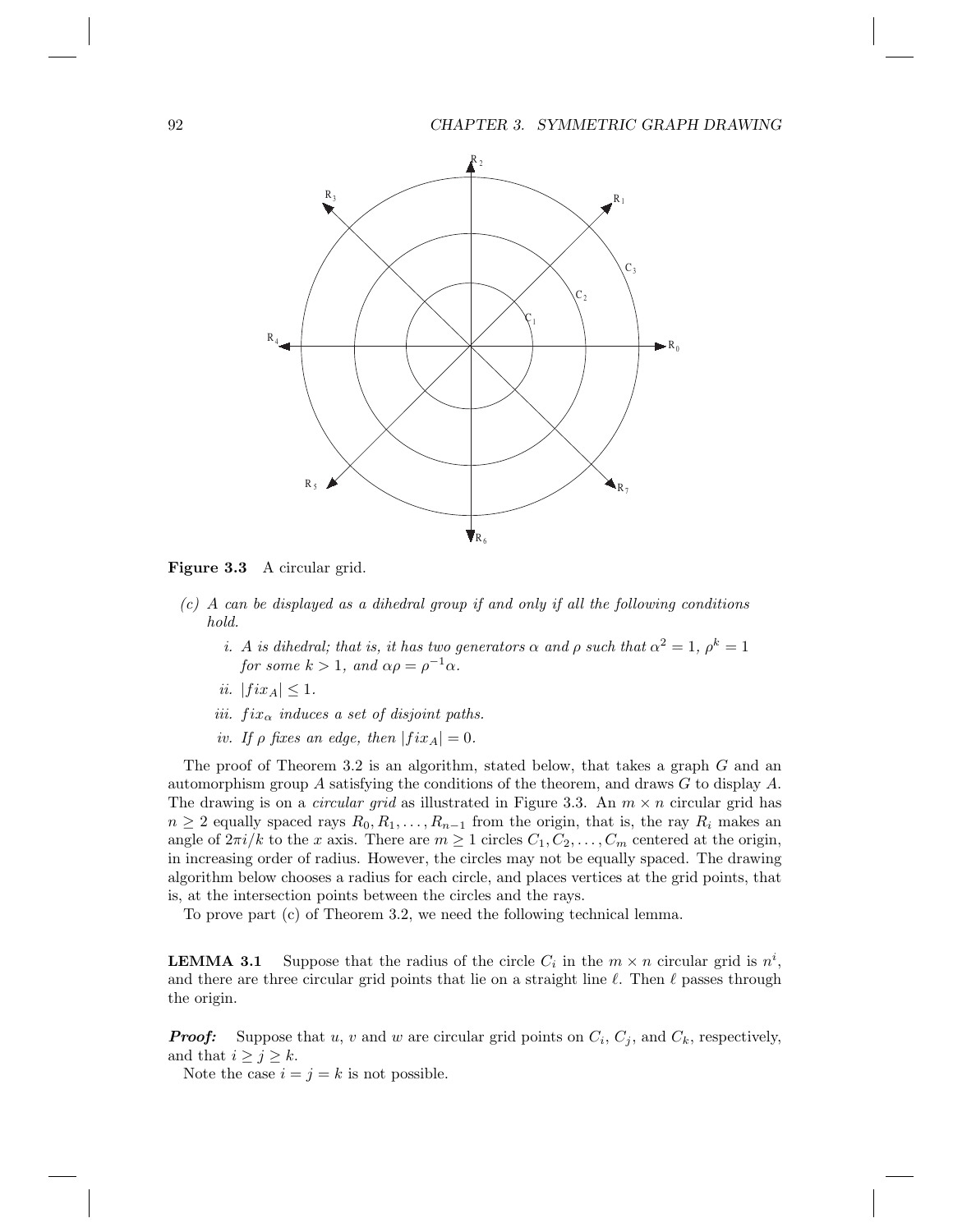

Figure 3.4 Three-in-a-line for the circular grid: first case.

First, consider the case that  $i \geq j > k$ , as in Figure 3.4. We show that the line segment between u and v cannot intersect  $C_k$  unless it passes through the origin.

Assume that such an intersection occurs. Then let  $\theta = \angle Ouv$  and  $\phi = \angle Ovu$ . Since the line segment between u and v intersects  $C_k$  with  $k < j$  and the radius of  $c_k$  is at least n times smaller than the radii of  $C_i$  and  $C_j$ , it follows that  $\sin(\theta) \leq n^{-1}$  and  $\sin(\phi) \leq n^{-1}$ . One can deduce that for  $n > 2$ :

$$
\sin(\theta + \phi) < 2n^{-1}.\tag{3.6}
$$

However, considering the triangle  $uOv$  and noting that u and v are at circular grid points, we can see that  $\theta + \phi$  is an integer multiple of  $2\pi n^{-1}$ . If both are nonzero, then  $\theta + \phi \geq 2\pi n^{-1}$ ; this implies that  $sin(\theta + \phi) \geq 2n^{-1}$ , contradicting the inequality above. It follows that both θ and φ are zero, and so the line segment between u and v passes through the origin.

For the case that  $i > j = k$ , as in Figure 3.5, a variation of the argument above can be used to show that  $\ell$  passes through the origin.

 $\Box$ 

Next, we prove Theorem 3.2. We prove each of the parts (a), (b), and (c) in turn.

**Part** (a) Suppose that A is displayed as a reflection. Then every vertex u on the line of reflection is fixed by the reflection and thus  $u \in fix_A$ . Any cycle or vertex of degree more than two on this line violates the non-degeneracy conditions, thus  $fix_A$  induces a set of disjoint paths.

Conversely, suppose that  $A = \{1, \alpha\}$  is an automorphism group such that  $fix_A$  induces a set of disjoint paths. We use the following algorithm.

First, draw  $V - fix_A$  on a circle about the origin, so that the x coordinates of u and  $\alpha(u)$ are the same, then draw the edges induced by  $V - fix_A$  as straight lines. Note that, so far, the drawing is axially symmetric about the  $y$  axis and it is non-degenerate.

Next, note that the edges induced by  $V - fix_A$  cross the y axis at a finite number of places. Draw  $fix_A$  on the y axis, one path at a time, in such a way that the vertices of  $fix_A$  avoid the edges induced by  $V - fix_A$ .

Finally, draw the edges between  $V - fix_A$  and  $fix_A$ .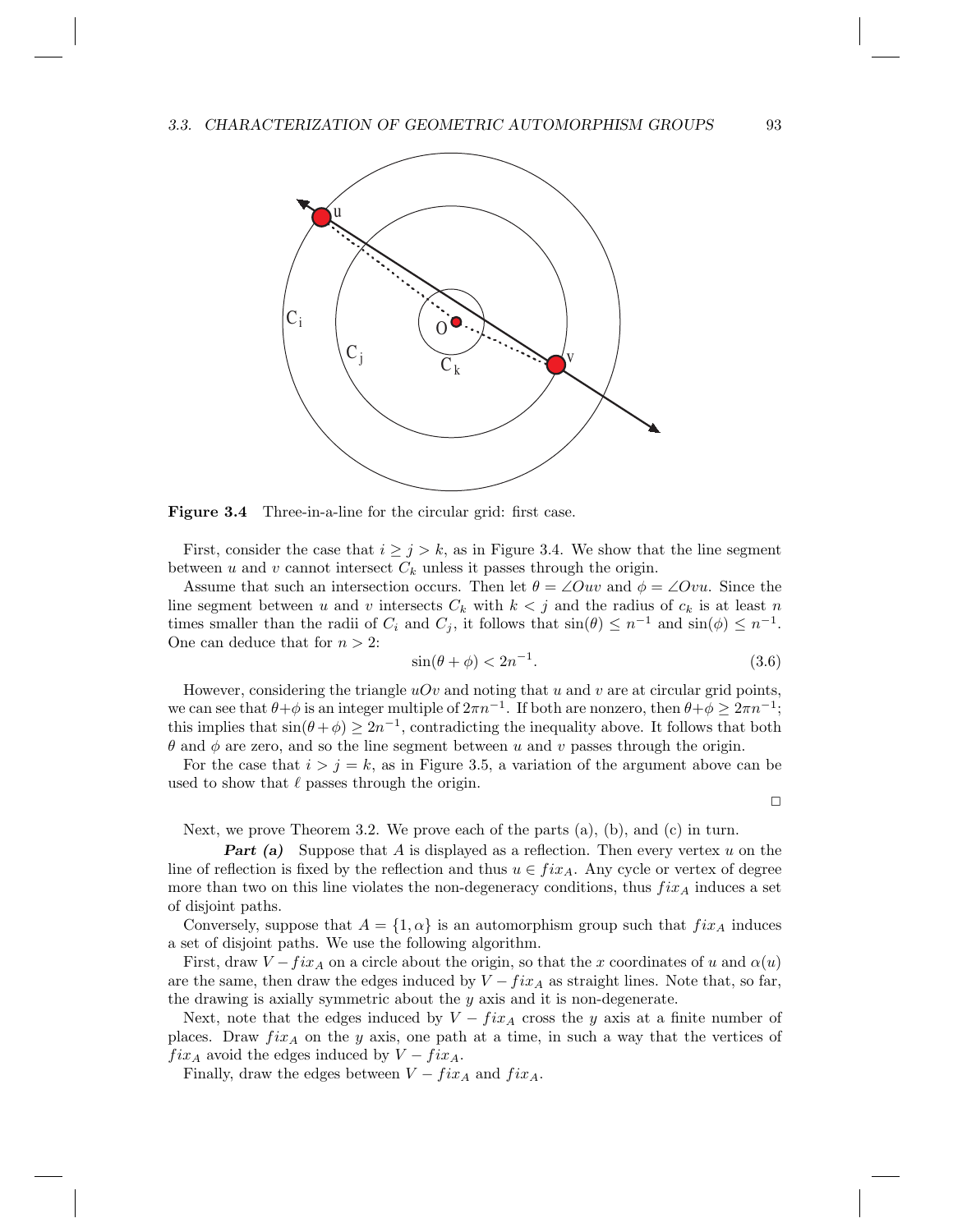

Figure 3.5 Three-in-a-line for the circular grid: second case.

This drawing displays  $\alpha$  as a reflection in the y axis; note that it satisfies the nondegeneracy conditions.

**Part (b)** Suppose that A is displayed by a rotation. It is clear that A has one generator. A rotation fixes only one point of the plane, and thus  $A$  can fix at most one vertex. If A fixes an edge as well as a vertex  $w$ , then  $w$  must lie at the midpoint of the edge, and thus the drawing is degenerate.

Conversely, suppose that  $A = \langle \rho \rangle$  is an automorphism group satisfying the conditions of the lemma. Assume, for the moment, that  $fix_A$  is empty. Our algorithm places every vertex u on a circle of radius one about the origin; it must choose the angle  $\theta_u$  that the line between  $u$  and the origin makes with the  $x$  axis.

From Corollary 3.1, each orbit has the same size. Thus, there are  $n/k$  orbits  $O_1, O_2, \ldots, O_{n/k}$ , where  $n = |V|$ . We choose an element  $u_i$  from  $O_i$  and, for  $j =$  $(0, 2, \ldots, k-1)$ , place  $\rho^{j}(u_i)$  so that  $\theta_{\rho^{j}(u_i)} = 2\pi(i + jn/k)/n$ . Effectively, this spaces the vertices equally around the circle so that the angle between consecutive elements of the same orbit is  $2\pi/k$ . Thus the drawing displays A with a rotation by  $2\pi/k$ . It is clear that this drawing is non-degenerate.

If  $fix_A$  is nonempty, then it has one element c, which we place at the origin. This preserves symmetry but introduces a possible degeneracy: the central fixed vertex may lie on an edge that forms a diameter of the circle. However, such an edge is fixed by a rotation by  $\pi$  and, from the conditions of part (b) of the lemma, cannot occur when  $fix_A$ is nonempty.

**Part (c)** Finally, suppose that A is dihedral. Suppose that  $A = \langle \alpha, \rho \rangle$ , where  $\alpha^2 = 1$  and  $\rho^k = 1$ , with  $k \geq 2$ . If  $fix_{\rho}$  is nonempty, then it forms a trivial orbit of  $\langle \rho \rangle$ . Denote the nontrivial orbits of  $\langle \rho \rangle$  by  $O_1, O_2, \ldots, O_{n/k}$ , where  $n = |V - fix_A|$ .

For  $0 \le i \le k-1$ , the automorphism  $\rho^i$  will be displayed as a rotation by  $2\pi i/k$  about the origin, and the automorphism  $\rho^{-i} \alpha \rho^i$  will be displayed as a reflection in the line through the origin at an angle of  $2\pi i/k$  to the x axis.

We will use a circular grid with n rays  $R_0, R_1, \ldots, R_{n-1}$  and  $n/k$  circles  $C_1, C_2, \ldots, C_{n/k}$ . First, we draw  $fix_{\rho^{-i}\alpha\rho^{i}}$  for each i, starting with  $i = 0$ . We assume first that  $fix_{\rho} = \emptyset$ .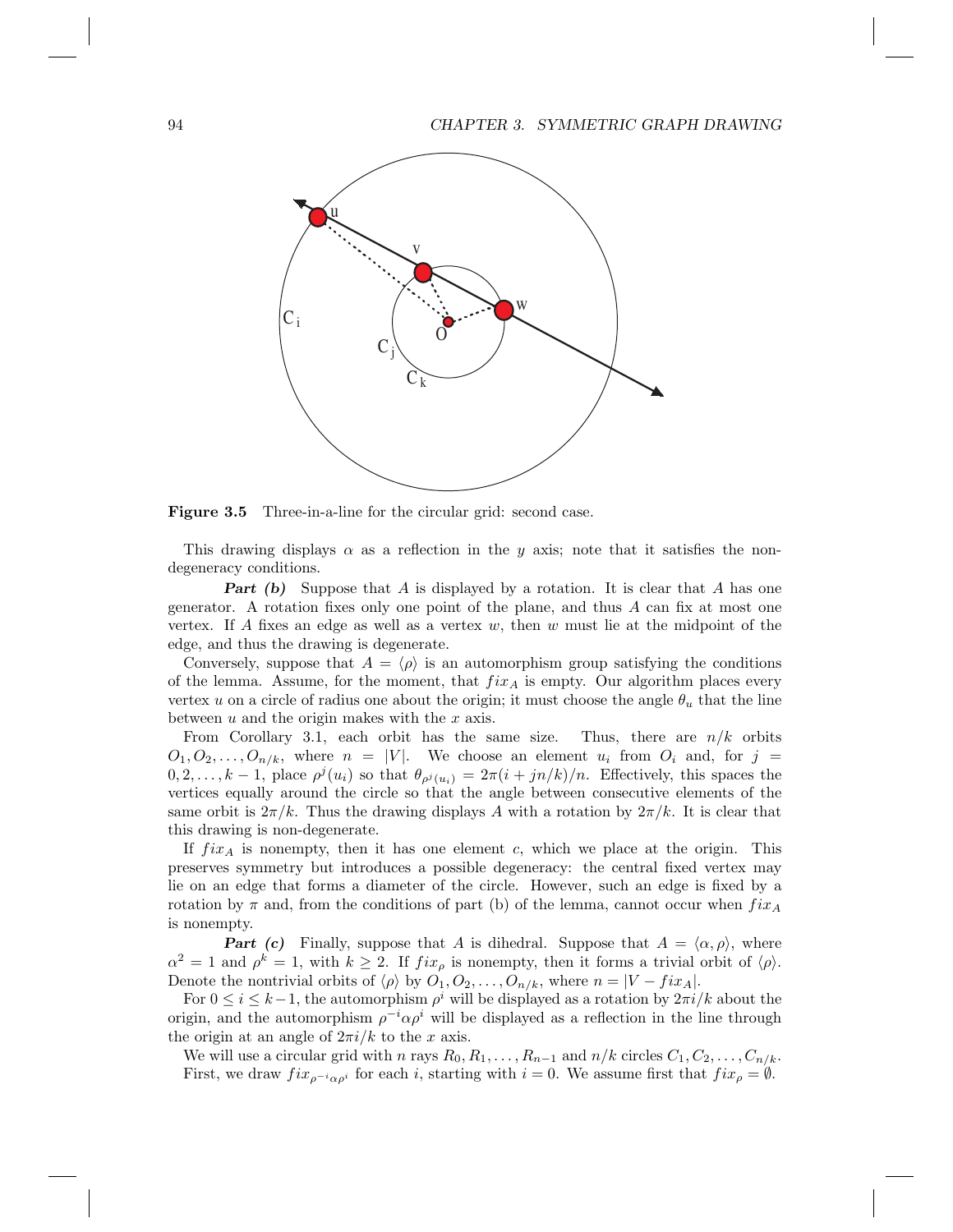#### 3.4. FINDING GEOMETRIC AUTOMORPHISMS 95

Since  $fix_{\alpha}$  is a set of disjoint paths, we can draw it on the x axis so that each vertex is at a grid point of the circular grid and no vertex lies on any edge with which it is not adjacent. If k is even, then we must ensure that  $\alpha(fix_{\rho^{-k/2}\alpha\rho^{k/2}}) = fix_{\rho^{-k/2}\alpha\rho^{k/2}}$ ; this is easily achieved.

Now consider  $fix_{\rho^{-i}\alpha\rho^{i}}$ .

Note that if  $u \in fix_{\langle \alpha \rangle}$ , then  $\rho^{i}(u) \in fix_{\rho^{-i}\alpha\rho^{i}}$ ; in other words, if u is fixed by  $\alpha$  then every vertex in  $orbit_\rho(u)$  is fixed by a conjugate of  $\alpha$ . We can draw  $fix_{\rho^{-i}\alpha\rho^{i}}$  on  $R_{ni/k}$  and  $R_{n(k-i)/k}$  by rotating the drawing of  $fix_{\alpha}$  by  $2\pi i/k$ . In this way, we draw  $orbit_{\rho}(u)$  for every vertex  $u \in fix_{\alpha}$ .

Every other orbit is drawn on the innermost circle  $C_1$ . We use a similar method to that for cyclic groups, except that we display  $\alpha$ . To do this, we choose a vertex  $u_1$  from an orbit, and draw  $u_1$  on ray  $R_1$ . Then draw  $\alpha(u_1)$  on ray  $R_{n-1}$ . Next, we choose a vertex  $u_2$  from another orbit and draw  $u_2$  on  $R_2$  and  $\alpha(u_2)$  on  $R_{n-2}$ . This continues until we have placed one vertex from each orbit. To place the remaining vertices from these orbits, we just rotate by  $2\pi/k$ .

The resulting drawing displays A; we must show that it is not degenerate.

From Lemma 3.1, we can assume that if there is a degeneracy, then there is a vertex  $w$ lying on an edge  $(u, v)$  with  $w \neq u, v$ , and the line through u, w, and v passes through the origin. If  $u \in fix_{\alpha}$ , then since v and w are on the line through u and the origin, we must have  $v, w \in fix_{\alpha}$ . This is impossible since the layout method for  $fix_{\alpha}$  precludes degeneracies. We can deduce that neither u nor v is in  $fix_{\rho^{-i}\alpha\rho^{i}}$  for any i. Hence, we conclude that  $u$  and  $v$  are on  $C_1$ . The only possible degeneracy is if  $w$  is the central vertex, fixed by all automorphisms; thus,  $fix_A \neq \emptyset$ . However,  $\langle \rho \rangle$  fixes the edge  $(u, v)$ , contradicting the conditions of the theorem. This completes the proof of Theorem 3.2.

The proof of Theorem 3.2 essentially consists of an algorithm for the following problem.

#### Geometric Automorphism Drawing Problem (GADP)

**Instance:** A graph  $G$ , and an automorphism group  $A$  of  $G$  given as a set of at most 2 generators.

**Output:** If possible, a straight-line drawing of G that displays  $A$ .

COROLLARY 3.2 There is a linear-time algorithm that solves the Geometric Automorphism Drawing Problem.

Note that the resolution of the drawing obtained by the proof of Theorem 3.2 is poor in the dihedral case, because the radii of the circles in the circular grid used increase exponentially.

Theorem 3.2 does not solve the main problem in symmetric graph drawing: given a graph, find its largest geometric automorphism group. The next section shows that it is NP-complete to find such a group.

#### 3.4 Finding Geometric Automorphisms

In this section, we discuss the complexity of computing geometric automorphisms, and, since the problem is NP-complete, we briefly mention heuristics.

The relationship between automorphisms of a graph and symmetries of drawings of the graph suggests that the problem of drawing a graph symmetrically is at least as hard as graph isomorphism. Manning [Man90] has shown a surprisingly stronger result: the problem is NP-hard. The intuition behind Manning's result comes from two directions. First, as noted in Section 3.3, the major difficulties in drawing graphs symmetrically arise from the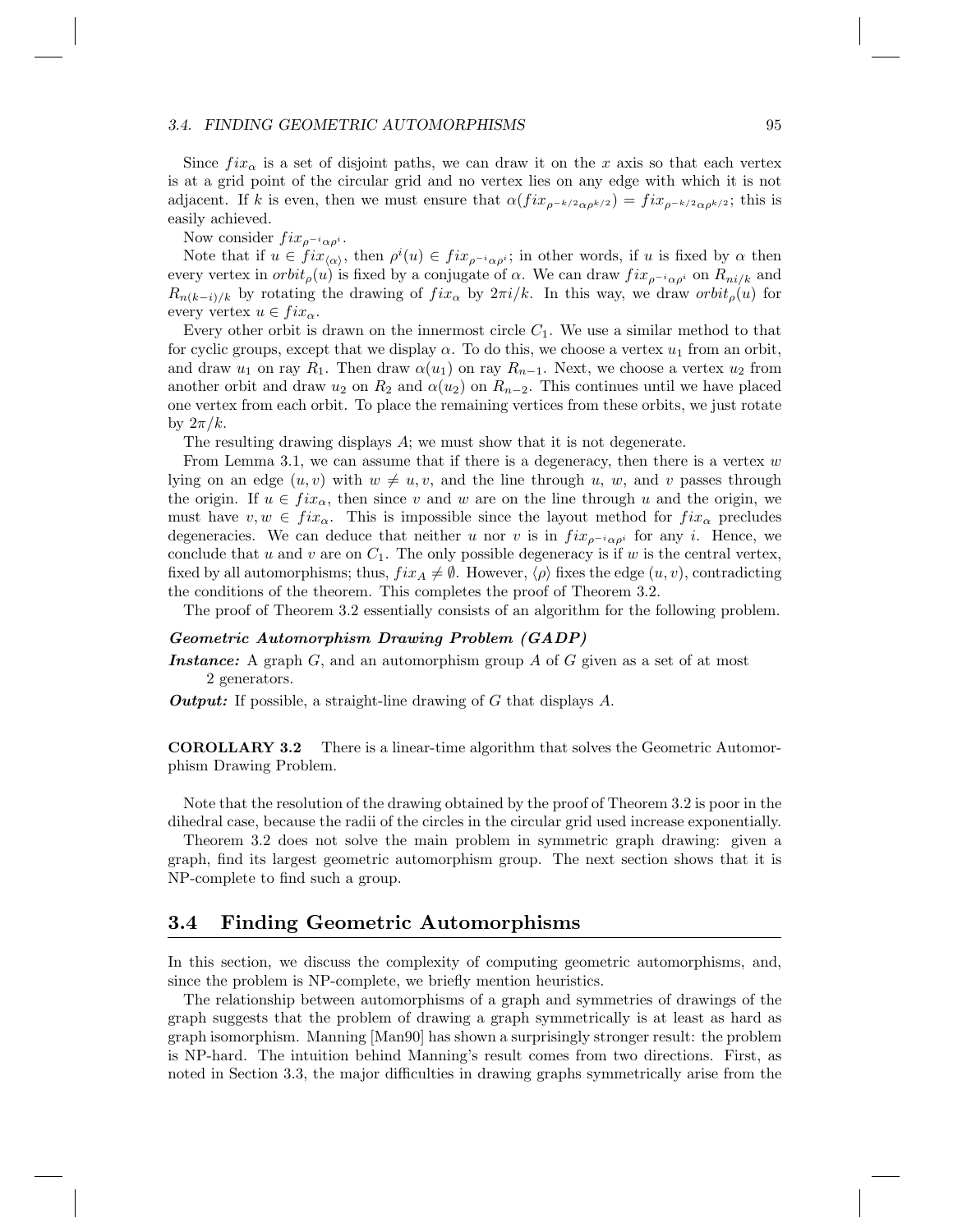

**Figure 3.6** The auxiliary graph  $H$ .

fixed points of the automorphisms. Secondly, a result of Lubiw [Lub81] states that finding a fixed-point free automorphism of a graph is NP-complete.

In fact, Manning shows that a number of problems related to symmetric graph drawing are NP-hard. Here, we study just one of these problems: detecting whether a graph has an automorphism that can be displayed as a reflection.

#### Axial Geometric Automorphism Problem (AGAP)

Instance: A graph G.

**Question:** Is there an automorphism of G that can be displayed as a reflection?

Theorem 3.3 *The axial geometric automorphism problem is NP-complete.*

**Proof:** Lubiw [Lub81] showed that the following problem is NP-hard.

#### Fixed Point Free Automorphism Problem (FPFAP)

Instance: A graph G.

**Question:** Is there an automorphism of G with no fixed points?

We show that FPFAP reduces to AGAP.

Suppose that  $G$  is an instance of FPFAP with  $n$  vertices. We assume without loss of generality that  $G$  is connected and every vertex has degree at least 2. Define a graph  $H$  as follows: H has a path  $P = (u_1, u_2, \dots, u_{n+1})$ . For  $1 \leq i \leq n+1$ ,  $u_i$  is joined to two paths, each of length  $n + i$ . This is illustrated in Figure 3.6.

Now consider an automorphism  $\beta$  of H. It is clear that for  $1 \leq i \leq n+1$ ,  $\beta(u_i) = u_i$ , and β either fixes or swaps the two paths joined to  $u_i$ . If a drawing D of H displays β, then it is displayed as a reflection, and  $P$  lies on the axis of reflection with the paths attached to each  $u_i$  on each side of the axis.

Now form a graph  $G'$  from  $H$  and  $G$ . The vertex set is the union of the vertex sets of  $H$ and G, plus extra vertices  $w_0^v, w_1^v, \ldots, w_n^v$  for each vertex of v of G. For  $2 \le i \le n$ , join  $u_i$  to every vertex of G. For each vertex v of G, join  $w_0^v$  to v, and join all vertices  $w_0^v, w_1^v, \ldots, w_n^v$ together to make a clique of size  $n + 1$ .

Note that  $G'$  can be formed in polynomial time.

We claim that  $G'$  has an axial geometric automorphism if and only if  $G$  has a fixed point free automorphism.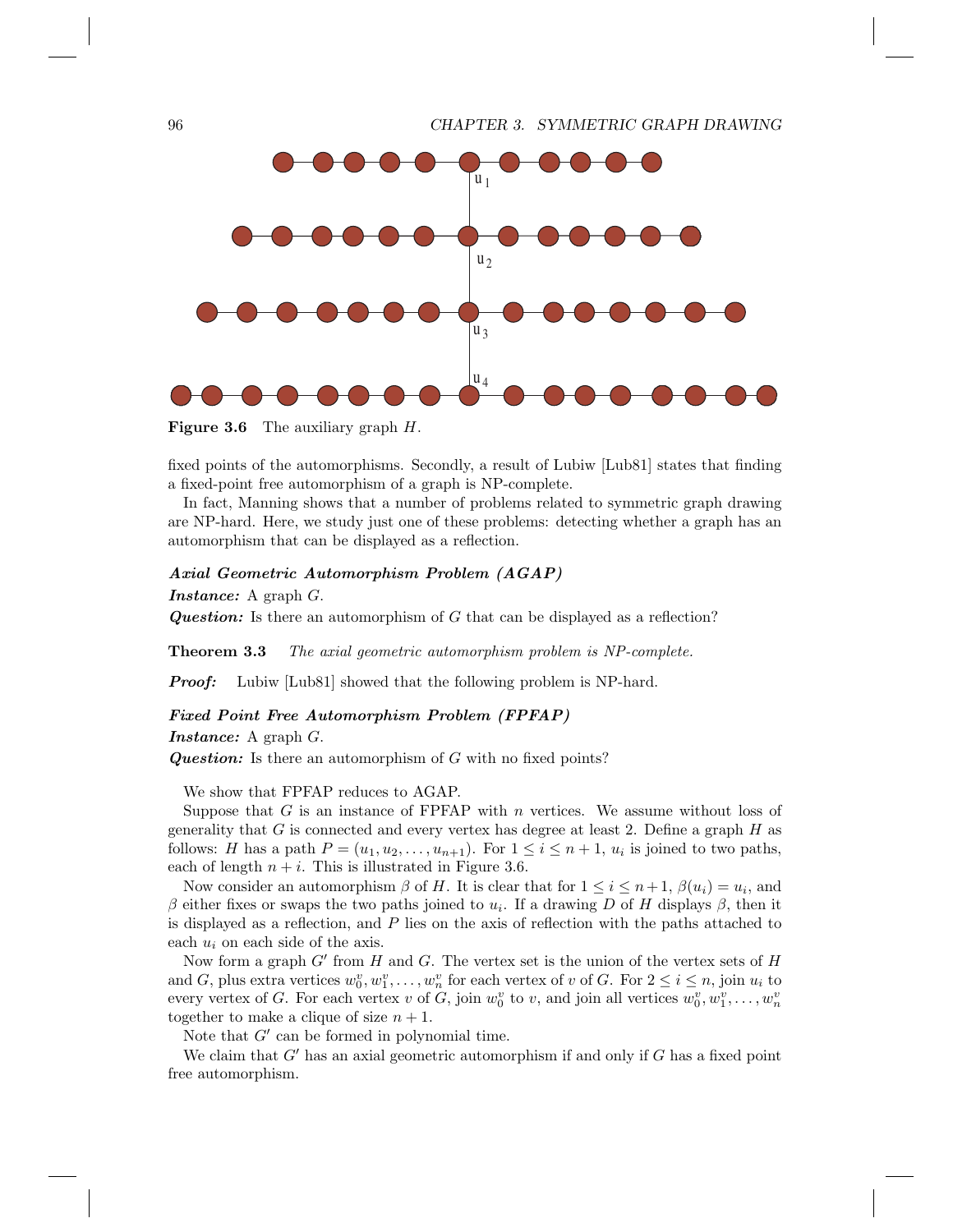#### 3.4. FINDING GEOMETRIC AUTOMORPHISMS 97

First, suppose that G has a fixed point free automorphism  $\beta$ . It is clear that one can extend  $\beta$  to  $G'$  to give an automorphism that satisfies part (a) of Theorem 3.2, and so  $G'$ has an axial geometric automorphism group.

Now suppose that  $G'$  has an axial geometric automorphism  $\gamma$ .

We claim that  $\gamma$  cannot map a vertex w of H to a vertex v of G, or to one of the new vertices  $w_i^v$ . This is because every vertex of G is adjacent to a clique of size  $n+1$ , while no vertex of H has this property. Further,  $\gamma$  cannot map a vertex of G to one of the new vertices  $w_i^v$ , because each  $w_i^v$  is in a clique of size  $n + 1$ , and none of the original vertices have this property. Thus,  $\gamma$  restricted to H is an automorphism  $\beta$  of H; as mentioned above, the only drawing that displays  $\beta$  has P lying on the axis of reflection.

Also,  $\gamma$  restricted to G is an automorphism  $\delta$  of G. Suppose that  $\delta$  has a fixed point v. Recall that v is joined by an edge to a vertex  $u_i$  in  $P$ ; this means that the induced subgraph  $fix_{\gamma}$  has a vertex of degree at least three. From Theorem 3.2, this is impossible. Thus  $\delta$  is fixed-point-free.

Finally, note that AGAP is in NP, because one can guess an automorphism group, and, using Theorem 3.2, check whether it is geometric.  $\Box$ 

The NP-completeness results have led to a number of heuristic approaches; see [dF99, Kam89, Lin92, LNS85].

The most common are the generic *multidimensional scaling*, or *force directed* methods [dF99, Ead84, Kam88, Lin92]. Roughly speaking, this method projects a highdimensional drawing of the graph into low dimensions. The first step is to define a distance function d between vertices, and then the graph is drawn in a high-dimensional space in such a way that the Euclidean distance in the high-dimensional space is equal or close to the distances defined by d. In some cases, this (high-dimensional) drawing is unique up to isometry; this implies that every automorphism of the graph is a symmetry of the drawing. In other words, it achieves maximum symmetry in the high dimension. The next step is to project the high-dimensional drawing into a low-dimensional space (either 2 or 3 dimensions) in such a way that the distances are preserved as much as possible.

As an example of such a method, de Fraysseix [dF99] uses the *Czekanovski-Dice* semidistance for a graph  $G = (V, E)$ :

$$
d(u, v) = \sqrt{1 - 2\frac{|N_u \cap N_v|}{|N_u| + |N_v|}}.
$$
\n(3.7)

(A *semi-distance*  $d: X \to R$  is a function that is almost a distance function: it satisfies two of the axioms of a distance function:  $d(u, v) = d(v, u)$  and  $d(u, v) + d(v, w) \geq d(u, w)$ . However, it is possible that there are distinct elements  $u, v \in X$  with  $d(u, v) = 0$ . De Fraysseix uses projections defined by the principal components of the corresponding inner product matrix whose entries are defined by a pair s, t of vertices as follows:

$$
W_{st} = \frac{1}{2}(d_s^2 + d_t^2 - d_V^2),
$$
\n(3.8)

where for  $w = s, t$ ,

$$
d_w^2 = \frac{1}{n} \sum_{u \in V} d^2(w, u), \tag{3.9}
$$

and

$$
d_V^2 = \frac{1}{n} \sum_{w \in V} d_w^2.
$$
\n(3.10)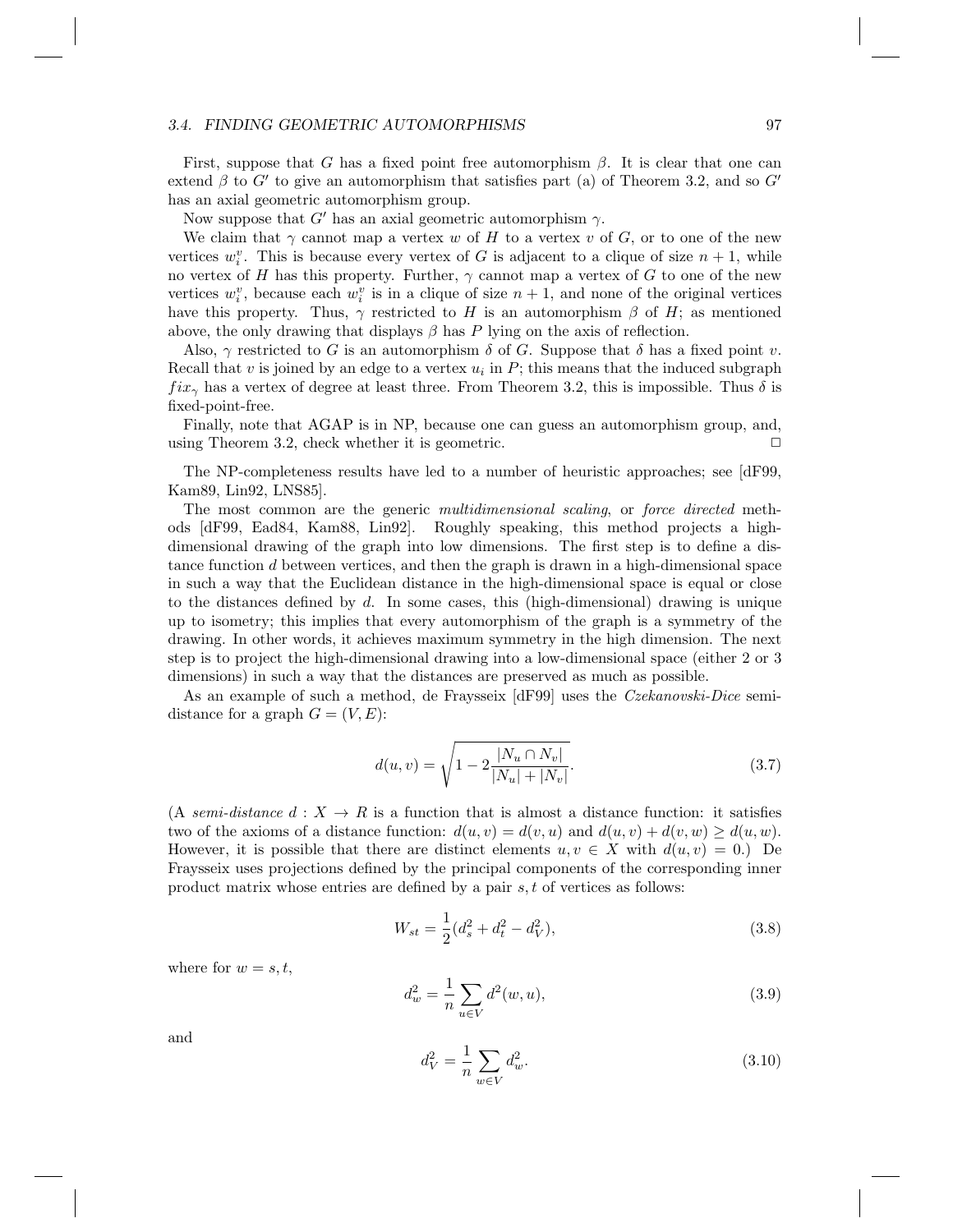These projections are remarkably successful in displaying two dimensional symmetry; see [dF99] for details.

It is common to look at such methods as a system of forces: for example, one can simulate a system of forces between vertices where the force exerted on  $u$  by  $v$  is proportional to the distance  $d(u, v)$ . A minimum energy configuration defines a drawing, and in many cases this drawing displays symmetries. For example, one can view the Tutte method [Tut63, DETT99] in this way. In fact, one of the reasons for the popularity of force directed methods is the fact that the drawings often display some symmetry. One can give some explanation (see [EL00, Lin92]) of why the approach works.

#### 3.5 Symmetric Drawings of Planar Graphs

In this section, we describe a linear-time algorithm to draw planar graphs with no edge crossings and as much symmetry as possible.

The concept of geometric automorphism in Section 3.2.3 can be extended to planar drawings: an automorphism  $\beta$  of a graph G is *planar* if there is a planar drawing of G that displays  $\beta$ , and an automorphism group A is a *planar automorphism group* if there is a planar drawing which displays every element of A.

The problem of finding automorphisms of a planar graph can be solved in linear time (see [HW74, Won75]); however, it is clear that not all automorphisms are geometric. Further, not every geometric automorphism is planar. For example, the complete graph  $K_4$ with four vertices has a dihedral geometric automorphism group of size eight, but this group is not planar. The largest planar automorphism group of  $K_4$  has size six.

The following theorem summarizes the result.

Theorem 3.4 *There is a linear-time algorithm that constructs maximum planar automorphism group of a planar graph.*

The remainder of this section is a sketch of a proof of Theorem 3.4. The algorithm to prove the theorem uses a connectivity decomposition. We decompose the graph into connected components, then decompose each connected component into biconnected components, and finally decompose each biconnected component into triconnected components. Different algorithms are needed for triconnected, biconnected, one-connected, and disconnected graphs. Each uses the algorithms for higher connectivity as subroutines. Details of the proof can be found in [HE05, HE06, HE03, HME06].

In Section 3.5.5, we briefly describe the drawing algorithms.

#### 3.5.1 Triconnected planar graphs

This section describes an algorithm for finding planar automorphism groups of maximum size for triconnected planar graphs.

The uniqueness of the faces of a triconnected planar graph  $G = (V, E)$  means that an automorphism group A defines a permutation group acting on the set F of faces of G. Effectively this means that A defines an automorphism group of the dual  $G^*$  of G. We can regard A as acting on  $G^*$ , and write, for example, "the face  $\beta(f)$ " for some  $\beta \in A$ ,  $f \in F$ .

It is well known that a triconnected planar graph can be represented as the skeleton of a polyhedron in three dimensions [SR34]. A more surprising and less well known result, due to Mani [Bab95, Man71], states that the automorphism group of a triconnected planar graph can be completely encapsulated in the symmetries of a polyhedron. The symmetry finding algorithm relies on this fundamental result.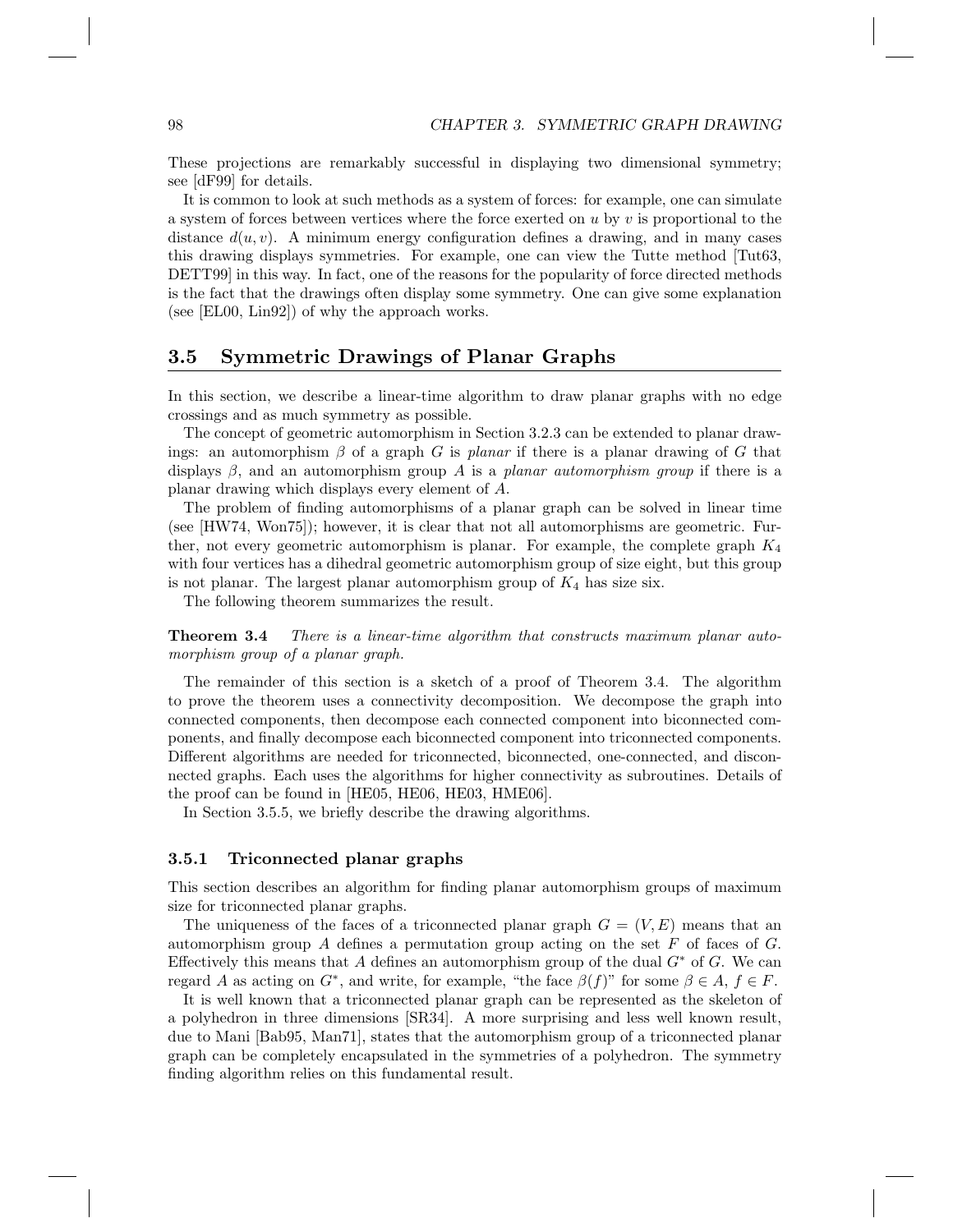#### 3.5. SYMMETRIC DRAWINGS OF PLANAR GRAPHS 99



Figure 3.7 Example of star triangulation.

Theorem 3.5 *(Mani [Bab95, Man71]) Suppose that* G *is a triconnected planar graph.* Then there is a convex polytope  $P$  in  $R^3$  such that  $G$  is the skeleton of  $P$  and the full *automorphism group of* G *is displayed by* P*.*

Mani's theorem leads to an elegant characterization of planar automorphisms of triconnected planar graphs.

Theorem 3.6 *Let* G *be a triconnected planar graph. An automorphism group of* G *is planar if and only if it is the stabilizer of a face of* G*.*

**Proof:** Every planar automorphism fixes the outside face. Further, if  $A$  stabilizes a face f then, using Theorem 3.5, a projection about f from the polyhedron to the plane gives a symmetric drawing.  $\Box$ 

An outline of the algorithm for the triconnected case of Theorem 3.2 is as follows.

Algorithm Max\_PAG\_tricon

- 1. Find a face f of G such that the stabilizer  $stab_A(f)$  of f in A is maximized.
- 2. Find the orbits of  $stab_A(f)$ .
- 3. Find generators of  $stab_A(f)$ .

For the first step, note that from Theorem 3.1, we must find an orbit (in the dual  $G^*$ ) of minimum size. A linear-time algorithm of Fontet [Fon76] takes a triconnected planar graph G as input and outputs the orbits on vertices of  $aut(G)$ . Using Fontet's algorithm, we can compute the orbits of  $G^*$ , then choose an orbit of minimum size. Choose a face f in this minimum orbit; then  $f$  can be used as the outside face of an embedding that displays the maximum number of symmetries.

The next step is to find the orbits of  $stab_A(f)$ . This can be done by transformations of the graph, and then using Fontet's algorithm again. The first part of the transformation is *star triangulation*: we triangulate each internal face by inserting a new vertex in the face and joining it to each vertex of the face. This process is illustrated in Figure 3.7.

It is not difficult to show that the star triangulation takes linear time, and the new graph has exactly the same planar automorphism group as the original graph (see [HME06]).

Next, we transform the graph to ensure that the outside face  $f$  has more than three vertices. If f has three vertices  $v_0, v_1, v_3$ , we draw a hexagon surrounding G in the plane, with vertices  $w_0, w_1, \ldots, w_5$  in clockwise order. Insert the edges  $v_0w_0, v_0w_1, v_0w_2, v_1w_2, v_1w_3$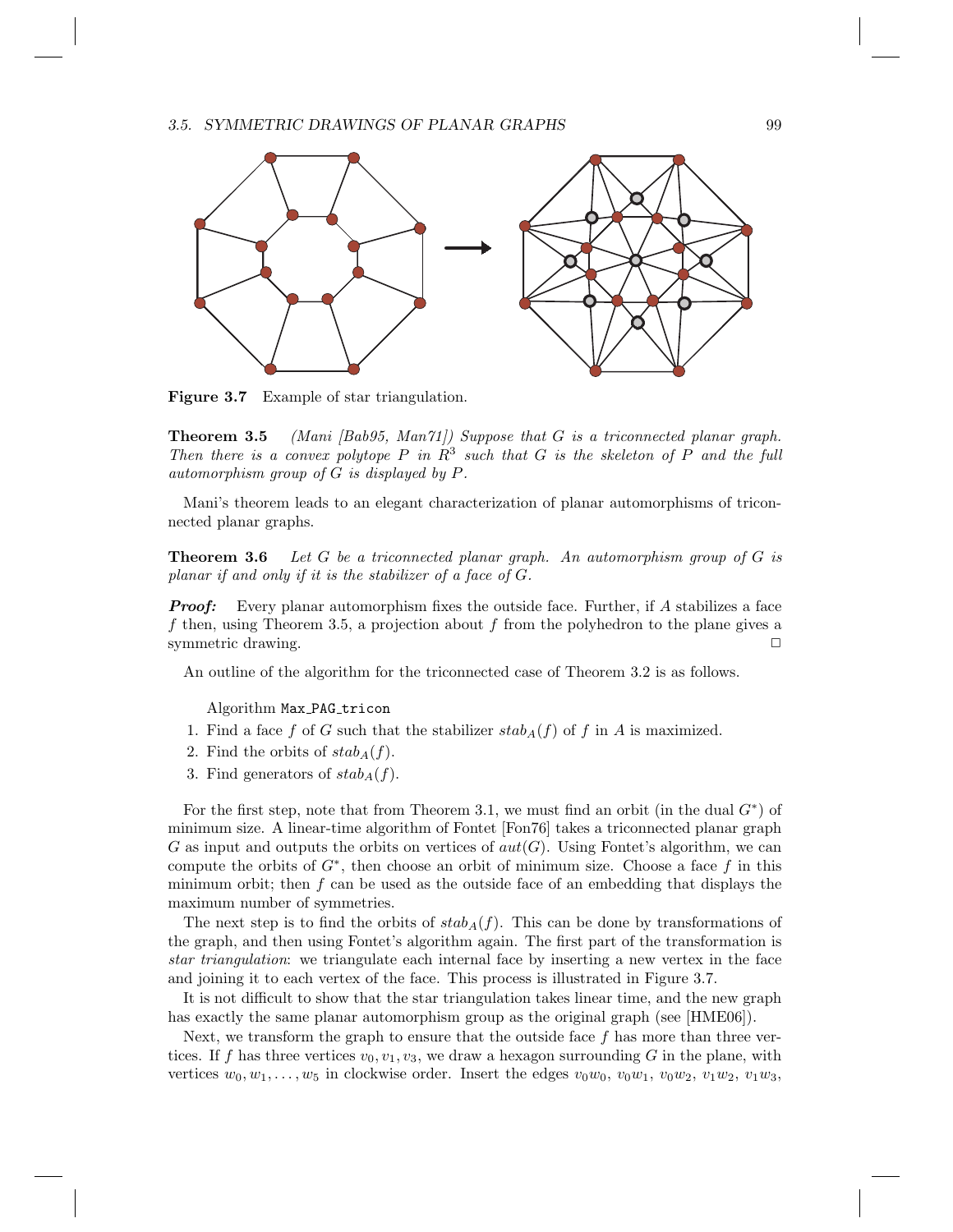#### 100 CHAPTER 3. SYMMETRIC GRAPH DRAWING



Figure 3.8 Adding an outside face.

 $v_1w_4, v_2w_4, v_2w_5$ , and  $v_2w_0$ . The transformation is shown in Figure 3.8. The transformation preserves automorphisms that fix  $f$ .

The transformed graph has a new outside face with more than three vertices, and all other faces are triangles. Now apply Fontet's algorithm to the transformed graph. The outside face must be fixed by all automorphisms, since all other faces have size three. Thus, Fontet's algorithm gives the orbits of  $stab_A(f)$  in the transformed graph, and we can extract the orbits of  $A$  on the vertices of  $G$ .

The third and final step is to find generators of the planar automorphism group. Suppose that the vertices on the outside face f are  $v_0, v_1, \ldots, v_{m-1}$ , in clockwise order. If  $v_0, v_1, \ldots, v_{m-1}$  are all fixed by A, then A is trivial. Otherwise, let  $v_i, v_j, v_k$  be three consecutive vertices in the same nontrivial orbit of A, where  $j - i$  is as small as possible and  $v_k$  is the same as  $v_i$  if the orbit has size 2.

We need to introduce further terminology: a *flag* of an embedded graph is a triple  $(v, w, f)$ , where v and w are adjacent vertices and f is a face that has the edge  $(v, w)$ on its boundary. The action of automorphisms on flags uniquely identifies them, as stated in the following lemma.

**LEMMA 3.2** Let G be a triconnected planar graph. Let  $F = (v, w, f)$  and  $F' =$  $(v', w', f')$  be flags of G. Then there is at most one automorphism of G that maps F onto  $F'$ . Moreover, there is a linear-time algorithm that finds that automorphism or determines that it does not exist.

Lemma 3.2 is folklore in graph automorphism theory; a proof is in [HME06].

We can apply Lemma 3.2 to find three possible automorphisms or prove that they do not exist. First, we compute three possible automorphisms  $\alpha$ ,  $\rho_1$ ,  $\rho_2$ , as follows:

- $\alpha$  is the automorphism mapping the flag  $(v_i, v_{i+1}, f)$  onto the flag  $(v_j, v_{j-1}, f)$ , if that automorphism exists. (That is, a reflection that exchanges  $v_i$  and  $v_j$ .)
- $\rho_1$  is the automorphism mapping the flag  $(v_i, v_{i+1}, f)$  onto the flag  $(v_j, v_{j+1}, f)$ , if that automorphism exists. (That is, a rotation by  $j - i$  positions.)
- $\rho_2$  does not exist in the case that  $v_k = v_i$ . Otherwise,  $\rho_2$  is the automorphism mapping the flag  $(v_i, v_{i+1}, f)$  onto the flag  $(v_k, v_{k+1}, f)$ , if that automorphism exists. (That is, a rotation by  $k - i$  positions.)

This allows us to compute generators for A, as follows.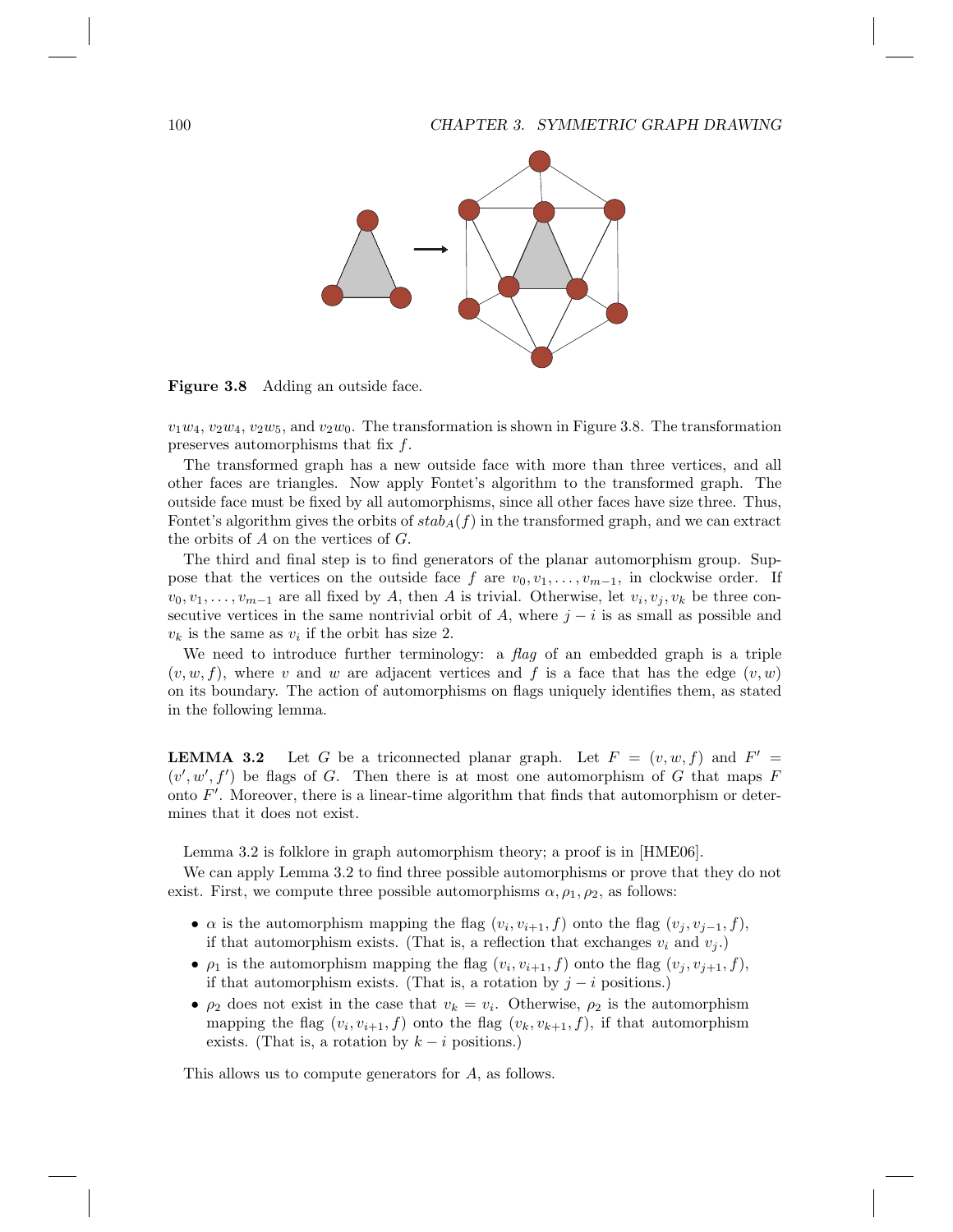#### 3.5. SYMMETRIC DRAWINGS OF PLANAR GRAPHS 101

- If  $\alpha$  does not exist, then  $\rho_1$  exists and A is a cyclic group of size  $m/(j-i)$ generated by the rotation  $\rho_1$ .
- If  $\alpha$  exists but neither  $\rho_1$  nor  $\rho_2$  exists, then A is the group of size 2 generated by the reflection  $\alpha$ .
- If  $\alpha$  and  $\rho_1$  exist, then A is the dihedral group of size  $2m/(j-i)$  generated by the reflection  $\alpha$  and the rotation  $\rho_1$ .
- Otherwise,  $\alpha$  and  $\rho_2$  exist, and A is the dihedral group of size  $2m/(k-i)$  generated by the reflection  $\alpha$  and the rotation  $\rho_2$ .

We summarize this section with the following lemma.

LEMMA 3.3 Algorithm Max\_PAG\_tricon computes generators for the largest planar automorphism group of a triconnected planar graph in linear time.

#### 3.5.2 Biconnected planar graphs

If the input graph G is biconnected, then we break it into *triconnected components* and apply the algorithm for triconnected graphs in Section 3.5.1. However, this process is not as simple as it sounds.

We use a version of the "SPQR-tree" to represent the decomposition of a biconnected planar graph into triconnected components. Various versions of the SPQR tree appear in the literature; the version that we use is closely related to the original version of Tutte [Tut66].

It is useful to review the definition of triconnected components  $[HTT3]$ . If G is triconnected, then G itself is the unique triconnected component of G. Otherwise, let  $u, v$  be a separation pair of G. We split the edges of G into two disjoint subsets  $E_1$  and  $E_2$ , such that  $|E_1| > 1$ ,  $|E_2| > 1$ , and the subgraphs  $G_1$  and  $G_2$  induced by  $E_1$  and  $E_2$  only have vertices  $u$  and  $v$  in common. Form the graph  $G'_{1}$  by adding an edge (called a *virtual edge*) between  $u$ and v; similarly, form  $G'_{2}$ . We continue the splitting process recursively on  $G'_{1}$  and  $G'_{2}$ . The process stops when each resulting graph reaches one of three forms: a triconnected simple graph, a set of three multiple edges (a triple bond), or a cycle of length three (a triangle). The triconnected components of G are obtained from these resulting graphs. They may be of three types:

- 1. a triconnected simple graph;
- 2. a *bond*, formed by merging the triple bonds into a maximal set of multiple edges;
- 3. a *polygon*, formed by merging the triangles into a maximal simple cycle.

The triconnected components of G are unique. See [HT73] for further details.

Now we can describe the SPQR tree. Each node  $v$  in the SPQR tree is associated with a graph  $skeleton(v)$ , corresponding to a triconnected component. There are several types of nodes in the SPQR tree, corresponding to the type of triconnected components described above. The edges of the SPQR tree are defined by the virtual edges, that is, if  $u$  and  $v$  are two nodes whose skeletons share a virtual edge, then u and v are connected in the SPQR tree.

The SPQR tree can be rooted at its center (if the tree has two centers, it can be rooted at either one). The motivation for using the rooted version is that the SPQR tree is unique for each biconnected planar graph [Bab95, DT92]. This means that the triconnected component corresponding to the root of the SPQR-tree is fixed by a planar automorphism group of a biconnected planar graph. Further, each leaf is mapped to a leaf. These two properties of the rooted SPQR tree are essential for our algorithm outlined below.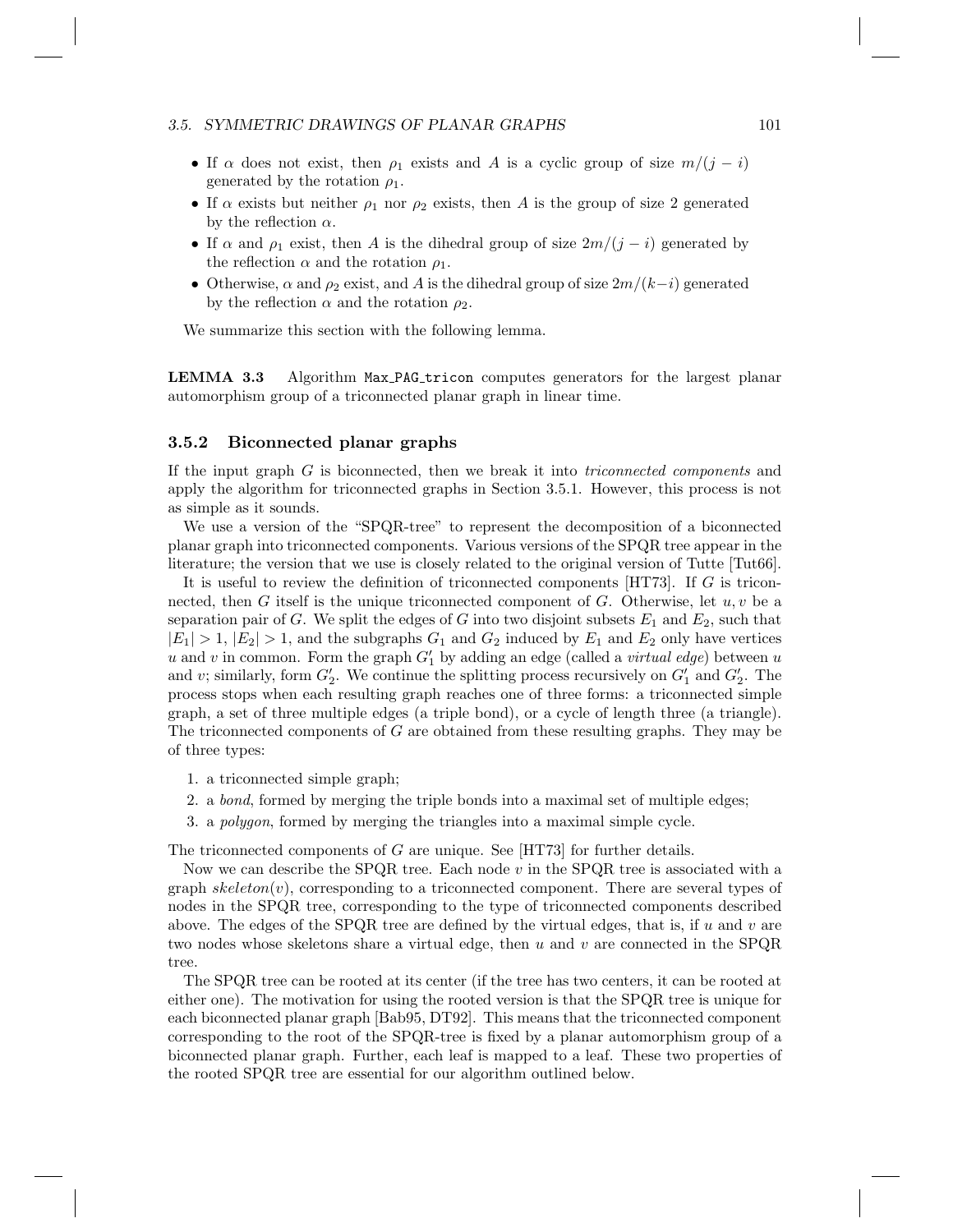To state the algorithm, we need some more terminology. We say that a virtual edge  $e$  of skeleton(v) is a *parent (child) virtual edge* if e corresponds to a virtual edge of u which is a parent (resp. child) node of v. We define a *parent separation pair*  $s = (s_1, s_2)$  of v as the two endpoints of a parent virtual edge e.

The overall algorithm is composed of three steps.

#### Algorithm MAX\_PAG\_bicon

Step 1. Construct the SPQR-tree T of G.

**Step 2.** *Reduction*: For each level i of T (from the lowest level to the root level)

- (a) For each leaf node on level  $i$ , compute labels on the parent virtual edge in the leaf node.
- (b) For each leaf node on level i, label the corresponding virtual edge in the parent node with the labels.
- (c) Remove the leaf nodes on level  $i$ .

Step 3. Compute a maximum size planar automorphism group at the labeled center.

We briefly describe each step of the algorithm. The first step is to construct the SPQR-tree for the input biconnected planar graph. This can be done in linear time using the classical Hopcroft-Tarjan algorithm [HT73].

The second step, reduction, is the most important. This takes the rooted SPQR-tree of a biconnected graph, and proceeds up the SPQR-tree from the leaf nodes to the center level by level, computing labels. The labels consist of integer and boolean values that capture some information of the planar automorphisms of the leaf nodes. First, it computes the labels for the leaf nodes. Then, it labels the corresponding virtual edge in the parent node and delete each leaf node. The reduction process stops when it reaches the root.

The reduction process clearly does not decrease the planar automorphism group of the original graph. This is not enough; we need to also ensure that the planar automorphism group is not increased by reduction. This is the role of the labels. As a leaf  $v$  is deleted, the algorithm labels the virtual edge e of v in skeleton(u) where u is a parent of v. Roughly speaking, the labels encode enough information about the deleted leaf to ensure that planar automorphisms of the labeled reduced graph can be extended to a planar automorphisms of the original graph.

We illustrate the basic idea of the algorithm with an example.

Consider the biconnected graph represented in Figure 3.9. Here the graph  $G$  has an SPQR tree with three leaves; these are triconnected components,  $G_1$ ,  $G_2$ , and  $G_3$ , illustrated by shaded blobs. The remainder of the graph,  $G^*$ , is illustrated by a shaded oval. This is connected to the leaves by separation pairs  $\{u_i, v_i\}$ , for  $i = 1, 2, 3$ .

Intuitively, G can be drawn with an axial symmetry (a reflection in a horizontal line) as long as:

- 1.  $L_1$  is isomorphic to  $L_2$  with an isomorphism that maps  $u_1$  to  $u_2$  and  $v_1$  to  $v_2$ .
- 2.  $L_3$  has an axial planar automorphism that swaps  $u_3$  with  $v_3$ .
- 3.  $G^*$  has an axial planar automorphism that swaps  $u_3$  with  $v_3$ , and maps  $u_1$  to  $u_2$ and  $v_1$  to  $v_2$ .

To decide whether G can be drawn with an axial symmetry, we maintain a number of labels, including: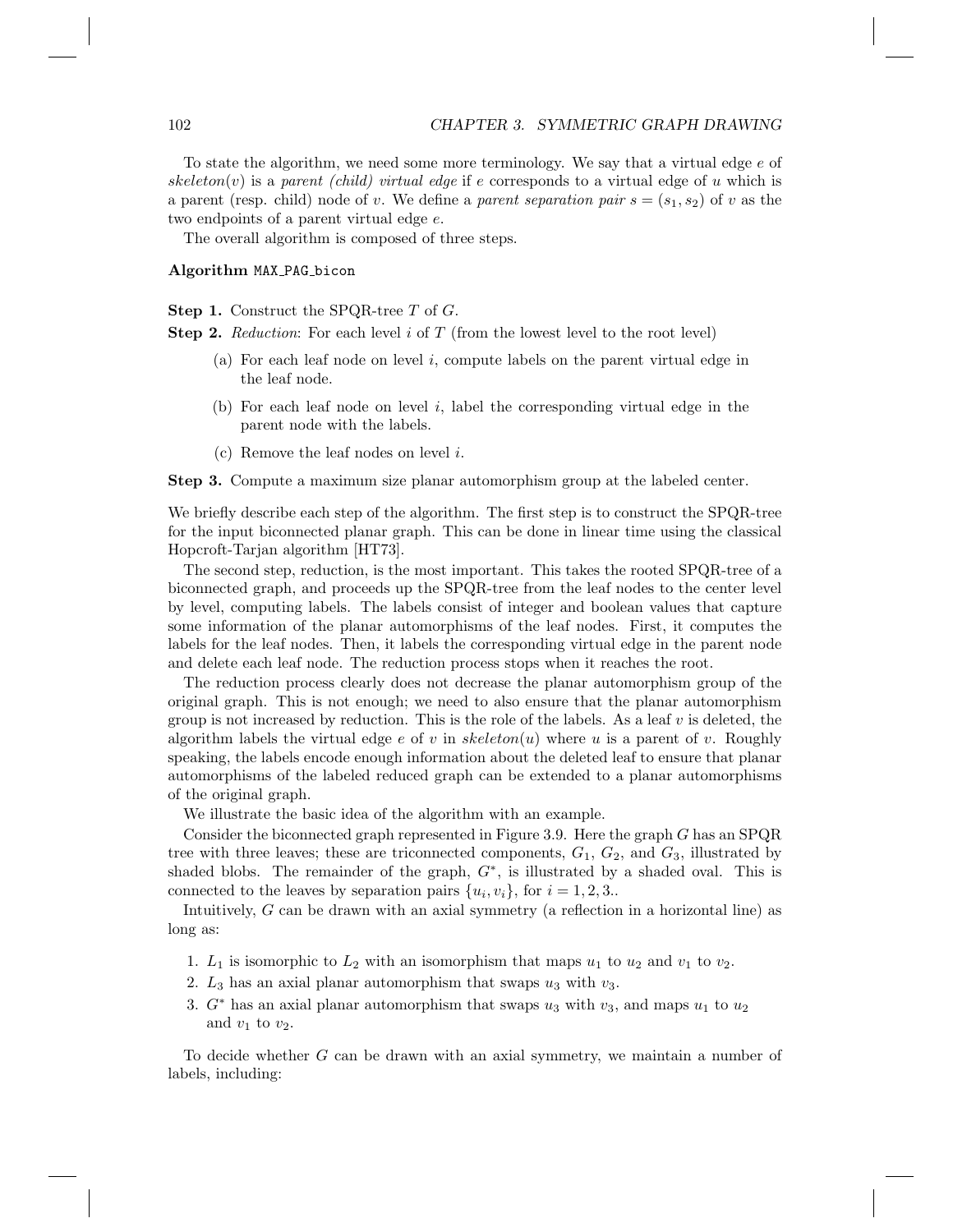#### 3.5. SYMMETRIC DRAWINGS OF PLANAR GRAPHS 103







Figure 3.10 Labels on the reduced biconnected graph.

- 1. An *isomorphism code IP* that has the property that  $IP(L_1) = IP(L_2)$  if and only if  $L_1$  is isomorphic to  $L_2$  with an isomorphism that maps  $u_1$  to  $u_2$  and  $v_1$ to  $v_2$ .
- 2. A boolean *axial swap label*  $A_{swap}$  that has the property that  $A_{swap}(L_3) = true$ if and only if  $L_3$  has an axial planar automorphism that swaps  $u_3$  with  $v_3$ .

These labels can be computed at Step 2(a) of Algorithm MAX PAG bicon, then transferred to the parent virtual edges in  $G^*$  at Step 2(b). Then Step 2(c) gives the labeled reduced graph illustrated in Figure 3.10.

The reduction then continues to the next iteration of Step 2, operating on the labeled reduced graph in Figure 3.10. This continues to the root of the SPQR tree.

In fact, the reduction step is much more complex than this example suggests. There are seven different kinds of labels and separate algorithms for computing these labels for each type of triconnected component. Details of these algorithms are in [HE05].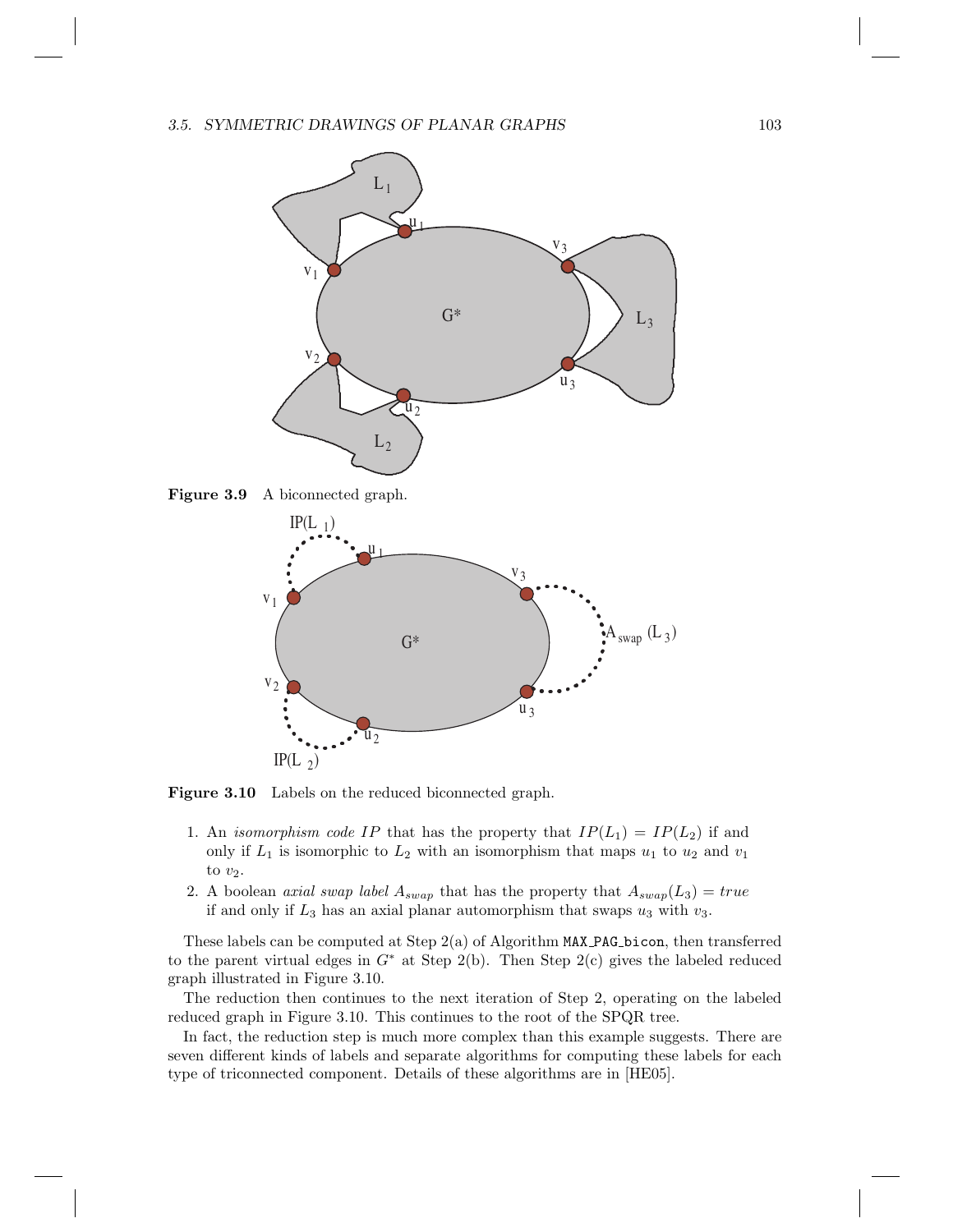Step 3 of Algorithm MAX PAG bicon computes a maximum size planar automorphism group at the center, using the information encoded on the labels. Again this step is quite complex, with separate algorithms for computing these labels for each type of triconnected component and each type of center (the center of the SPQR tree can be a node or and edge). Details of these algorithms are in [HE05].

#### 3.5.3 One-connected planar graphs

The algorithm for computing a maximum size planar automorphism group of one-connected planar graph uses a reduction process that is similar to the biconnected case. For oneconnected graphs, we take the *block-cut vertex tree* (the *BC-tree*). The BC- tree defines the structure of the biconnected components of a graph. If  $G$  is a one-connected graph, then a maximal biconnected subgraph of G is a *block*, or a *biconnected component*. Two blocks share a *cut vertex*. The *BC-tree* has a *B-node* for each block of G and a *C-node* for each cut vertex of G. There is an edge between the B-node  $B$  and the C-node  $c$  if  $c$  is a vertex of B. The BC-tree can be computed in linear time [AHU83].

Again we can choose the center of the BC-tree as a root, and the rooted BC-tree is unique. This property allows a reduction and labeling process similar to that described in the previous section, although the details are very different; see [HE06]. The algorithm uses the algorithms for the biconnected case as subroutines.

#### 3.5.4 Disconnected planar graphs

Drawing disconnected graphs is surprisingly challenging (see, for example, [FDK01]). In this section, we give an intuitive explanation of an algorithm for finding planar automorphisms of a disconnected graph  $G$ . The algorithm uses the algorithms for the higher-connectivity cases as subroutines. For the purposes of an intuitive explanation, we consider problems of arranging objects in the plane to maximize symmetry.

First, suppose that we have a set of colored discs, with  $n_j$  discs of color j, for j =  $1, 2, \ldots, m$ . Each disc is circular and has radius one. We want to arrange the discs in the plane so that no two discs overlap, and the arrangement is as symmetrical as possible. We can make a picture something like a flower: one disc in the center, and the others as "petals." Such an arrangement is in Figure 3.11; here  $m = 2$ ,  $n_1 = 4$  and  $n_2 = 6$ , and the discs are arranged to have a dihedral group of size 6.

The center of the flower may be empty. In this case, all discs must be arranged as petals; if there are k petals, then  $n_j$  must divide k for  $j = 1, 2, \ldots, m$ . If the center of the flower has a disc of color i,  $n_i - 1$  divides k, and for  $j \neq i$ ,  $n_j$  divides k. We can deduce that the



Figure 3.11 A symmetrical arrangement of circular discs.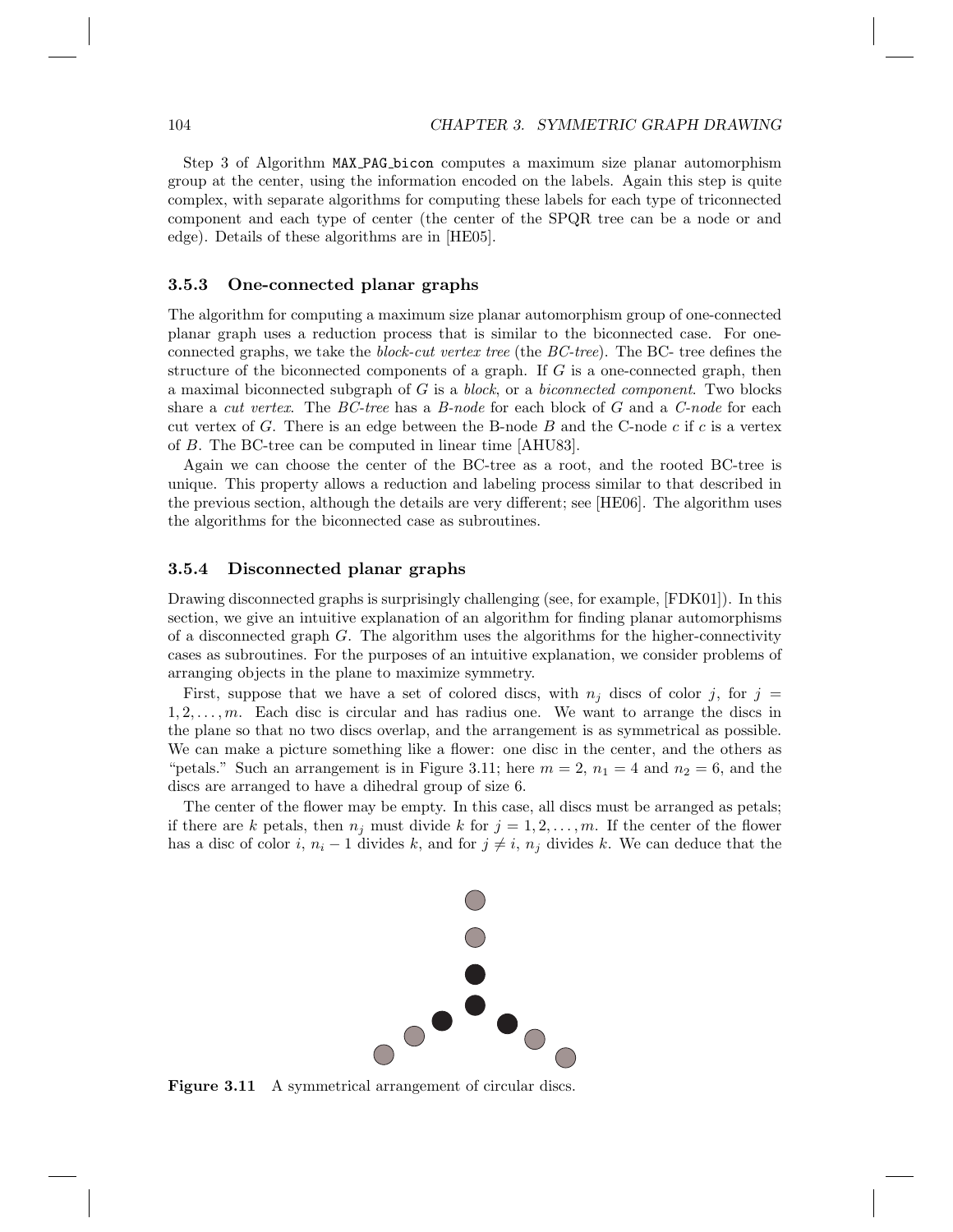

Figure 3.12 A symmetrical arrangement of polygonal discs.



Figure 3.13 Nesting of discs with holes.

maximum symmetry group is dihedral of size  $2k$  as long as the following equation holds:

$$
k = \max\{\gcd(n_1, n_2, \dots, n_m), \max_{i=1}^m \gcd(n_1, n_2, \dots, n_{i-1}, n_i - 1, n_{i+1}, \dots, n_m)\}.
$$
 (3.11)

With some clever computation of the gcds, we can compute equation  $(3.11)$  and a maximally symmetric layout of the discs in time  $O(n_1 + n_2 + \cdots + n_m)$ .

Now consider a problem with a little more complexity. Suppose that we have colored polygonal discs, with  $n_j$  discs of color j, for  $j = 1, 2, \ldots, m$ . Each disc is a regular polygon; all discs of color  $i$  have  $s_i$  sides, and have radius one. Again, we can make a symmetric picture something like a flower, as in Figure 3.12; here  $m = 2$ ,  $n_1 = 5$ ,  $s_1 = 4$ ,  $n_2 = 4$  and  $s_2 = 6.$ 

In this case, we can obtain a dihedral symmetry group of size  $2k$  if  $k$  satisfies either:

$$
k = gcd(n_1, n_2, \dots, n_m),\tag{3.12}
$$

(for the case where the center is empty), or for some  $i$ ,

$$
k = \gcd(s_i, n_1, n_2, \dots, n_{i-1}, n_i - 1, n_{i+1}, \dots, n_m)
$$
\n
$$
(3.13)
$$

(for the case where a disc with  $s_i$  sides is in the center).

Again, using some clever computation of the gcds and maximizing over  $i$ , we can compute a maximally symmetric layout of the discs in time  $O(s_1n_1 + s_2n_2 + \cdots + s_m n_m)$ .

Now consider a more complex problem: suppose that some of the discs have holes. We have  $n_j$  discs of color j, for  $j = 1, 2, ..., m$ . The outside of each disc is a regular polygon; all discs of color i have  $s_i$  sides. For some values of i, the all discs of color i have a circular hole in the middle. Further, each disc is shrinkable or expandable; this means that we can fit one disc inside another to make a kind of "nest," as in Figure 3.13.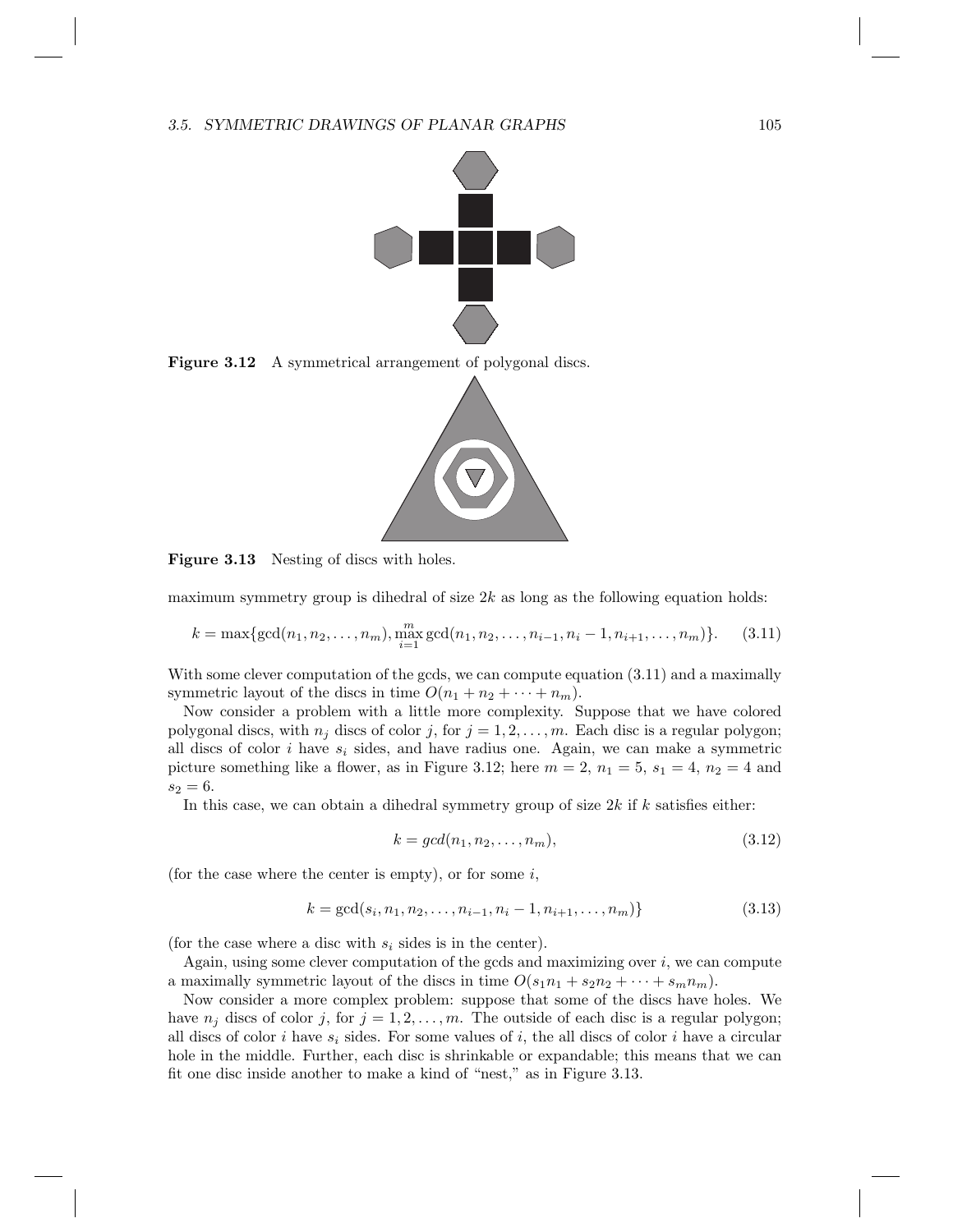

Figure 3.14 Symmetric arrangement of polygonal discs with holes.

Again, we can make a symmetric picture something like a flower, as in Figure 3.14; in this case, we can place a "nest" of discs in the center of the flower, as long as all but one of them have a hole.

Let  $H$  denote the set of colors of discs with holes. We can obtain a dihedral symmetry group of size 2k if there is a subset  $H'$  of H such that k satisfies one of the following:

$$
k = \gcd(\gcd\{s_j : j \in H'\}, \gcd\{n_\ell : \ell \in H - H'\})
$$
\n
$$
(3.14)
$$

(for the case where every discs in the center has a hole), or for some  $i$ ,

$$
k = \gcd(\gcd\{s_j : j \in H'\}, \gcd\{n_\ell : \ell \in H - H', \ell \neq i\}, s_i, n_i - 1),
$$
 (3.15)

for the case where there is a disc of color  $i$ , without a hole, in the center.

One can maximize over  $i$  and  $H'$  to compute a maximally symmetric layout of the colored polygonal discs, with and without holes, in time  $O(s_1n_1 + s_2n_2 + \cdots + s_mn_m)$ .

One can use such disc arrangement algorithms to construct maximally symmetric drawings of disconnected graphs. We can compute the connected components  $G_{\ell}$  of a disconnected graph G and, using planar graph isomorphism algorithms, divide the components into isomorphism classes  $N_1, N_2, \ldots, N_m$ , where  $|N_j| = n_j$ . We compute maximal planar automorphism groups for  $G_j$  using the algorithm for connected graphs; assume for the moment that these groups are dihedral and the group for isomorphism class  $N_j$  has size  $2s_j$ . For the purposes of symmetric layout, the isomorphism class  $N_j$  is akin to a color class of polygonal disc with  $s_j$  sides. For some j, it is possible that the components in  $N_j$  has two faces fixed by their planar automorphism group. This is akin to a disc with a hole, because one fixed face can be the outside face and the other can be a central inside face.

There are some further complexities. First, some of the components may have no dihedral planar automorphism group: the group may be purely cyclic, or purely axial, or even trivial. This requires algorithms that are substantially more complex, but follow the same general pattern as above.

Secondly, the connected components may have several maximal planar automorphism groups, and the largest of these may not lead to the maximum planar automorphism group of the whole graph. An example is in Figure 3.15: the two pictures here show a graph with two drawings, one displaying 6 symmetries and one displaying 8 symmetries.

We say that a planar automorphism group A of G is *maximal* if A is not contained in another planar automorphism group of G. One must take all maximal groups into account when this graph is a connected component of a larger disconnected graph. Fortunately, this pathological case is relatively contained; the next Lemma explains why.

LEMMA 3.4 [HE03] A planar graph has at most 3 non-conjugate maximal planar automorphism groups.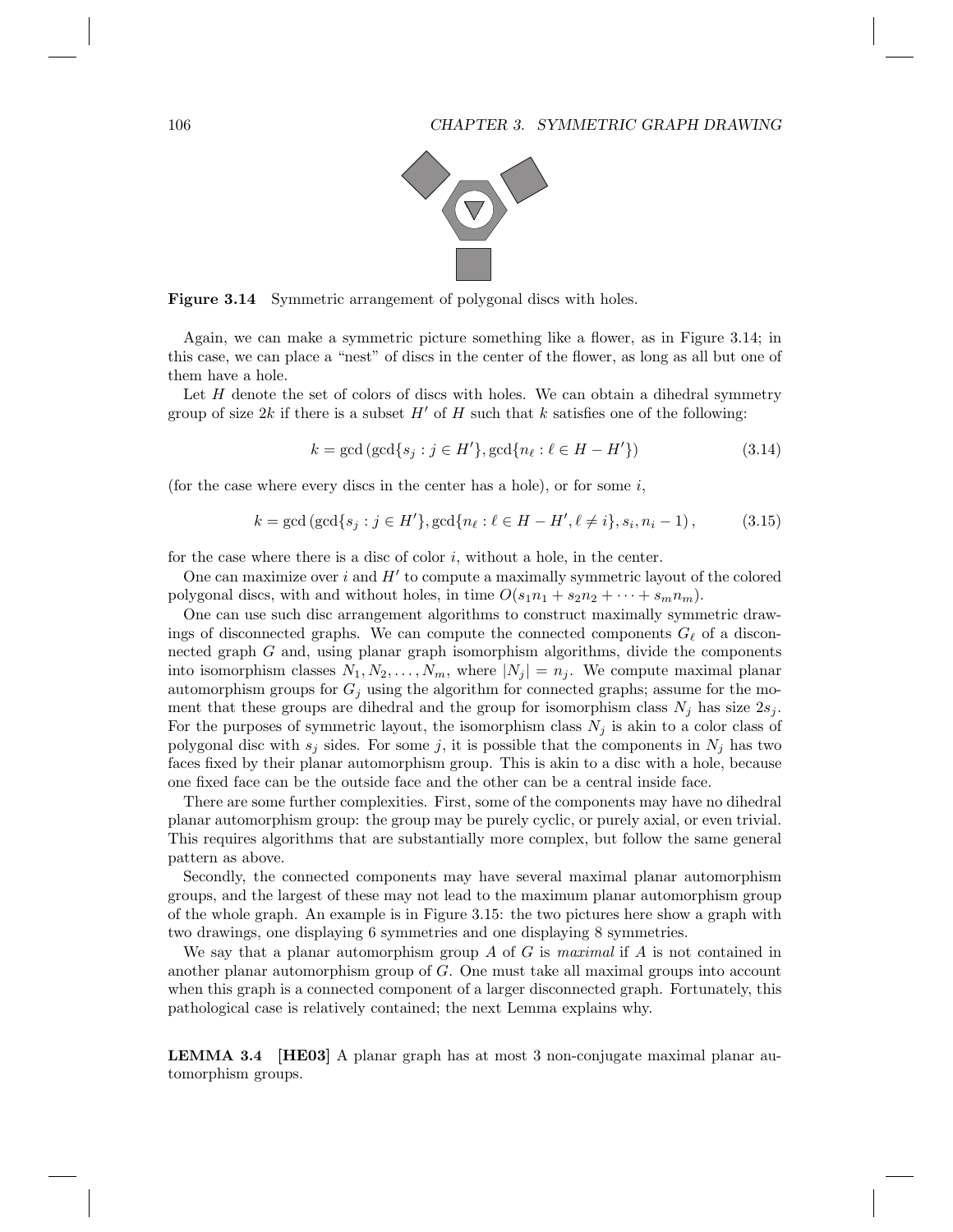

Figure 3.15 Display of two maximal planar automorphism groups.

This means that additional maximal planar automorphism groups only add a constant to the time complexity of the algorithms.

#### 3.5.5 Drawing algorithms

The algorithms presented in the preceding sections take a planar graph as input and produce two outputs: a planar automorphism group of maximum size, and an embedding of the graph. In this section, we show how to use this information to construct a straight-line symmetric drawing of the graph. The drawing algorithms follow the same connectivity hierarchy.

For triconnected graphs, one could use the well-known barycenter algorithm of Tutte [Tut63, DETT99]. This algorithm draws symmetrically but unfortunately takes super-linear time. A much more complex algorithm, described in [HME06], runs in linear time. Note that the drawing can be "squashed" at a specified vertex on the outer face; that is, given an angle  $a$  and a vertex  $u$  on the outer face, we can adjust the drawing so that the angle at  $u$  on the outer face is at most  $a$ . The squashing can be done so that any axial symmetry that fixes  $a$  is preserved. This process, illustrated in Figure 3.16, is helpful for lower connectivity drawings.

For a biconnected planar graph, we use "augmentation": we increase the connectivity by adding new edges and new vertices to make it triconnected, while preserving the planar automorphism group. The easiest way to do this is to use the star triangulation method described in Section 3.5.1. Then we can apply the algorithm for constructing symmetric drawings of triconnected planar graphs with straight-line edges to construct a symmetric drawing.

Given an embedding of a one-connected planar graph, we use "attachment," as follows. First, we augment the biconnected component to make them triconnected, as above, and draw the triconnected components. Then we draw the root of the BC-tree; then we traverse the BC-tree "attaching" blocks as we go. We can scale blocks to fit inside faces of previously drawn blocks, using the "squash" operation described above.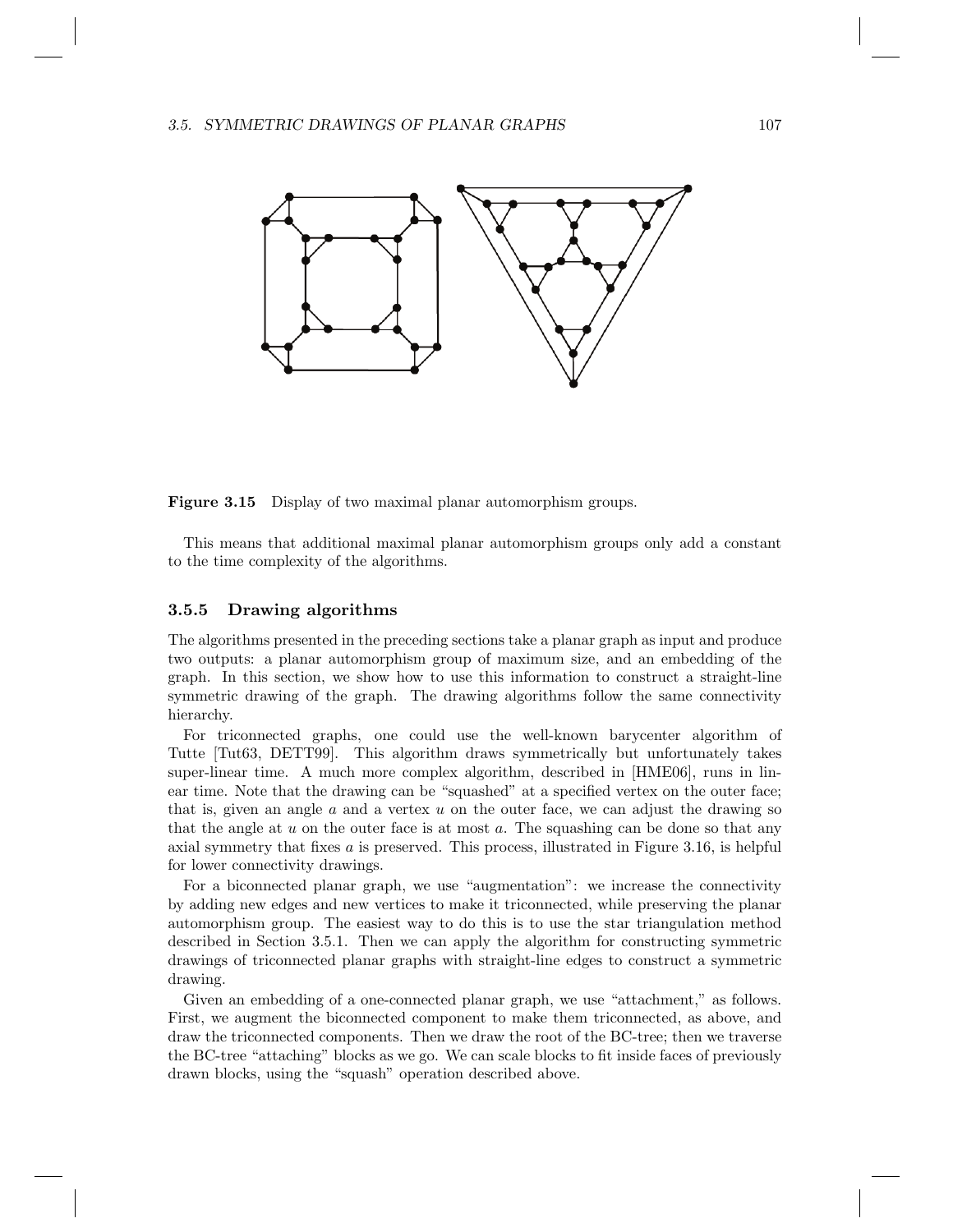

Figure 3.16 Squashing a triconnected component at u.



**Figure 3.17** The graph  $G_3$ .

The drawing process takes linear time, and we can state the following result.

Theorem 3.7 *Given a planar graph* G *and a planar automorphism group* A *of* G*, we can construct a straight-line drawing of* G *that displays* A *in linear time.*

The drawings obtained in this way have poor resolution. Unfortunately, in the worst case, this is unavoidable, as the following example shows. Suppose that  $G_0$  is a single triangle with vertices  $a_0, b_0, c_0$ . For  $i > 0$ ,  $G_i$  is a planar graph with a triangular outside face  $\{a_i, b_i, c_i\}$ . We form  $G_i$  from  $G_{i-1}$  by adding the face  $\{a_i, b_i, c_i\}$  and the edges  $(a_i, a_{i-1}), (a_i, b_{i-1}), (b_i, b_{i-1}), (b_i, c_{i-1}), (c_i, c_{i-1}), (c_i, a_{i-1}).$  The graph  $G_3$  is shown in Figure 3.17.

The graph  $G_k$  has 3k vertices and has a dihedral planar automorphism group of size 6. However, one can show that every straight-line drawing of  $G_k$  that displays this dihedral group requires exponential area; that is, if it has a minimum distance of one between vertices, then the area of the drawing is  $\Omega(2^k)$ .

## 3.6 Conclusion

This chapter describes the symmetric graph drawing problem, and discusses some of its qualitative and algorithmic aspects. In particular, we characterize those automorphism groups that can be displayed as symmetries of a graph drawing, we show that the gen-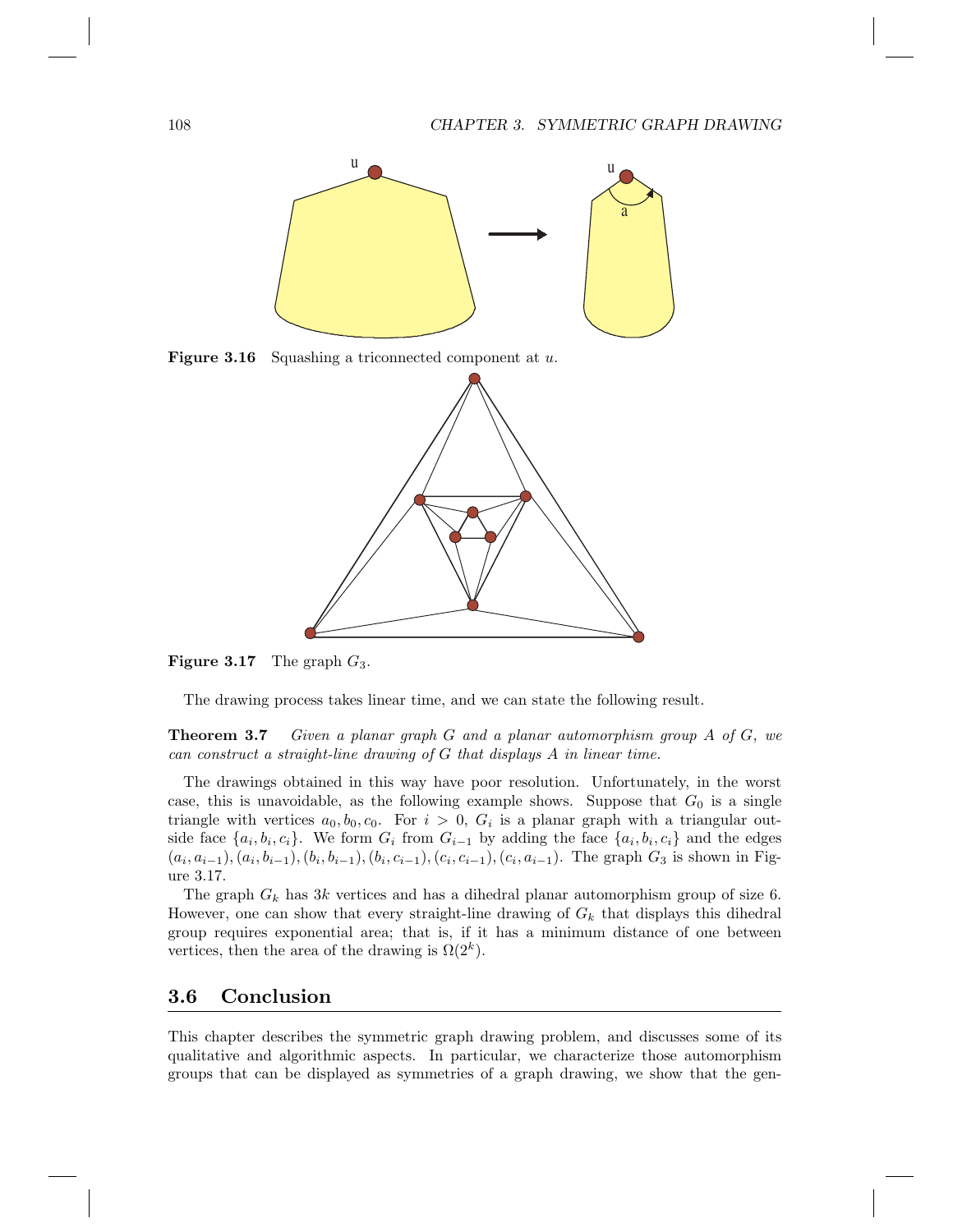

Figure 3.18 Almost symmetric drawings.

eral problem of finding such automorphisms is NP-complete, and we describe linear-time algorithms for finding and displaying such symmetries in the case where the input graph is planar.

In this section, we briefly mention some important aspects of symmetric graph drawing that have not been covered in this chapter and conclude with some open problems.

#### 3.6.1 Further topics

- Directed graphs. The model of symmetry needs some modification for directed graphs; for example, perhaps a *directed* geometric symmetry should either preserve the direction of every directed edge or reverse the direction of every directed edge. With a variety of modifications of the model, a number of algorithms have been developed for symmetrically directed graphs. Examples include algorithms for rooted trees [RT81, SR83], series-parallel digraphs [DETT99, HEL00], upward planar graphs [DTT92], and hierarchical graphs [ELT96].
- Three-dimensional graph drawing is now well established and some attempts have been made to draw graphs symmetrically in 3D; see [HEQL98, HE00, Hon01].
- Exact but exponential time algorithms often work well for small graphs. These include methods based on integer linear programming [BJ01, BJ03] and group theory [AHT07].
- Approximation algorithms. The formal definition of the intuitive notion of symmetry display given in Section 3.2.3 is fairly strong. For example, it does not consider the drawings in Figure 3.18 to be symmetric at all. There have been several attempts to formalize the intuitive "approximate" symmetry such as shown in Figure 3.18. For example, Bachl [Bac99] gives a simple approach to approximate axial symmetry: if a graph has two large disjoint isomorphic subgraphs, then one can draw it so that a large part of the drawing displays axial symmetry. Finding such subgraphs is, of course, NP-complete; Bachl gives algorithms for some restricted cases. Other examples include [BJ03, CY02, CLY00].

#### 3.6.2 Open problems

Here we list a couple of open problems in symmetric graph drawing.

Very very symmetric graph drawing. Consider the two drawings in Figure 3.19. The two drawings, according to the model in Section 3.2.3, have the same degree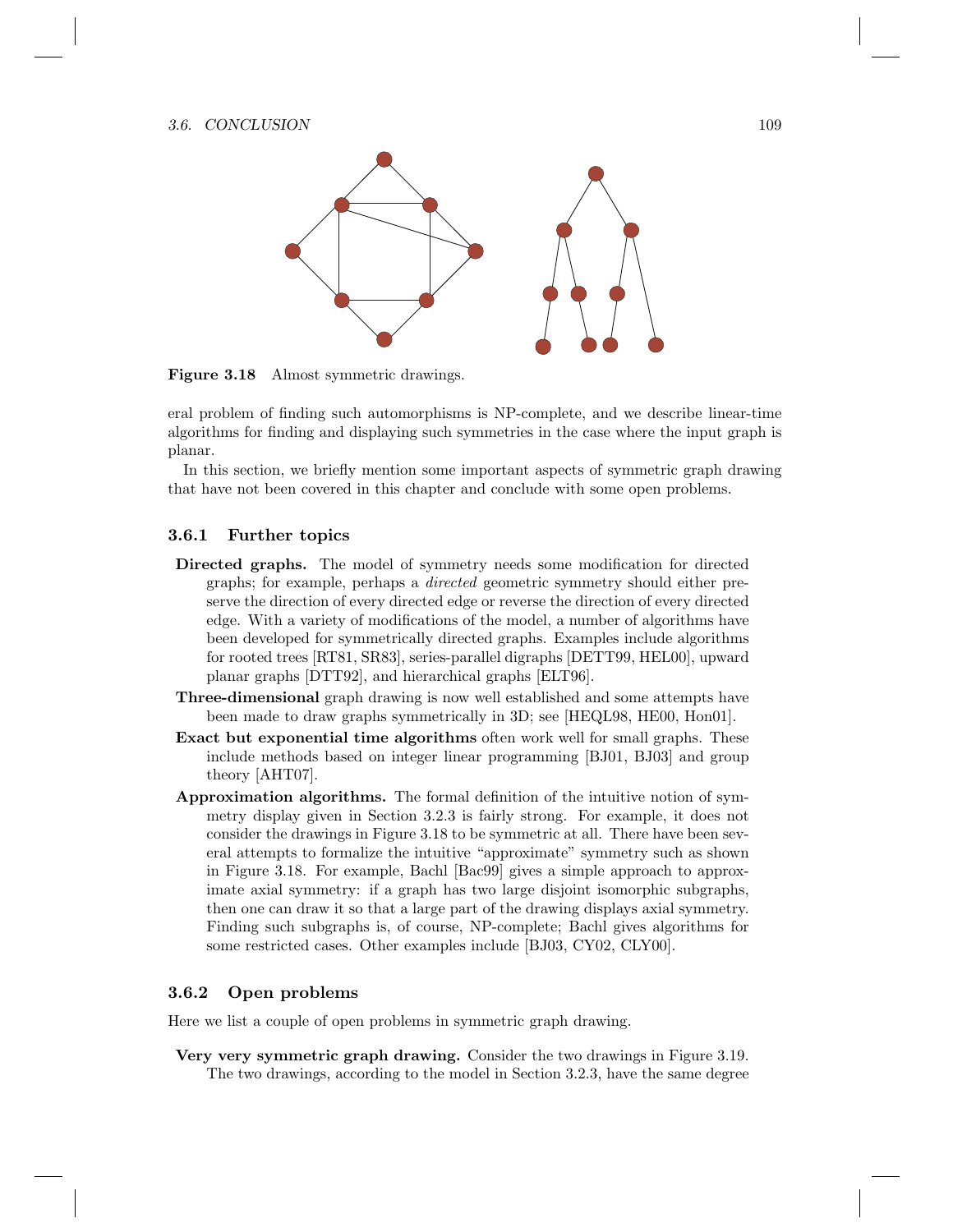

Figure 3.19 A symmetric drawing and a very very symmetric drawing.

of symmetry. However, intuitively the one on the right is more symmetric than the one on the left. The extra symmetry does not come from isometry of the plane; it arises in a more subtle way. Modeling this kind of "very very symmetric" drawing has not been done at this point. Further, algorithms to draw graphs very very symmetrically have not been designed.

An algorithmic version of Mani's Theorem. Theorem 3.5 is one of the most beautiful results in graph drawing. It is not clear how to make Mani's proof [Bab95, Man71] into an algorithm. It would be very interesting to find a linear-time algorithm that takes a triconnected planar graph as input and draws it as the skeleton of a convex polyhedron so that every automorphism of the graph is a symmetry of the polyhedron.

#### Acknowledgments

This work has been supported by the Australian Research Council. Parts of this chapter were written when the authors were visiting the University of Kyoto under Grant-in-Aid 16092101 for Scientific Research on Priority Areas from the Ministry of Education, Culture, Sports, Science and Technology of Japan.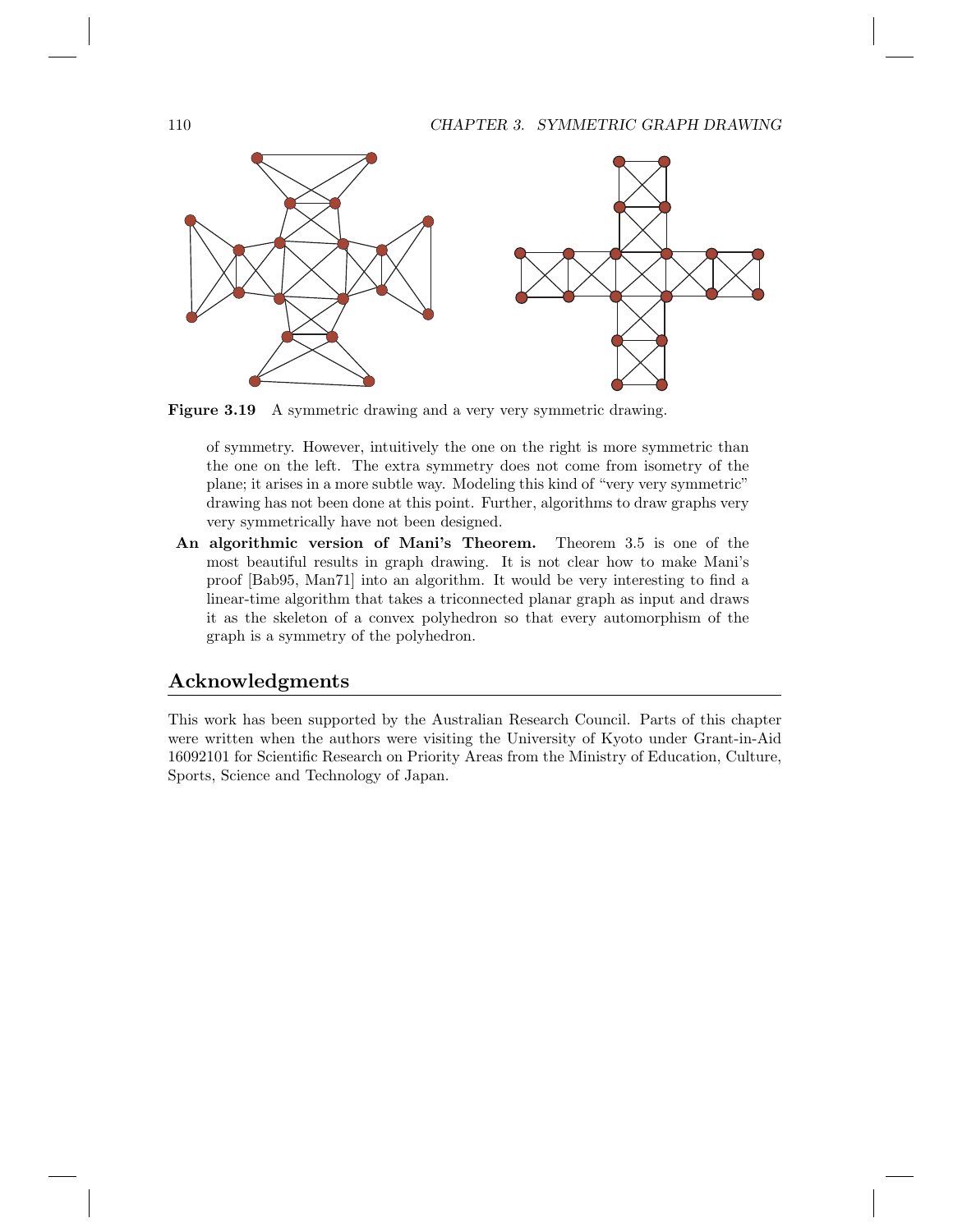#### REFERENCES 111

### References

- [AHT07] David Abelson, Seok-Hee Hong, and Donald E. Taylor. Geometric automorphism groups of graphs. *Discrete Applied Mathematics*, 155(17):2211–2226, 2007.
- [AHU83] A. V. Aho, J. E. Hopcroft, and J. D. Ullman. *Data Structures and Algorithms*. Addison-Wesley, Reading, MA, 1983.
- [AM88] M. J. Atallah and J. Manning. Fast detection and display of symmetry in embedded planar graphs, 1988.
- [Arm88] M. A. Armstrong. *Groups and Symmetry*. Springer-Verlag, 1988.
- [Bab95] L. Babai. Automorphism groups, isomorphism, and reconstruction. In Groetschel Graham and Lovasz, editors, *Handbook of Combinatorics*, volume 2, chapter 27. Elsevier Science, 1995.
- [Bac99] Sabine Bachl. Isomorphic subgraphs. In Kratochvíl [Kra99], pages 286–296.
- [BJ01] Christoph Buchheim and Michael Jünger. Detecting symmetries by branch & cut. In Mutzel et al. [MJL02], pages 178–188.
- [BJ03] Christoph Buchheim and Michael Jünger. An integer programming approach to fuzzy symmetry detection. In Giuseppe Liotta, editor, *Graph Drawing*, volume 2912 of *Lecture Notes in Computer Science*, pages 166– 177. Springer, 2003.
- [CLY00] Ho-Lin Chen, Hsueh-I Lu, and Hsu-Chun Yen. On maximum symmetric subgraphs. In Marks [Mar01], pages 372–383.
- [CY02] Ming-Che Chuang and Hsu-Chun Yen. On nearly symmetric drawings of graphs. In *IV*, pages 489–, 2002.
- [DETT99] G. Di Battista, P. Eades, R. Tamassia, and I. G. Tollis. *Graph Drawing*. Prentice Hall, Upper Saddle River, NJ, 1999.
- [dF99] Hubert de Fraysseix. An heuristic for graph symmetry detection. In Kratochvíl [Kra99], pages  $276-285$ .
- [DT92] G. Di Battista and R. Tamassia. On-line planarity testing. Report CS-92- 39, Comput. Sci. Dept., Brown Univ., Providence, RI, 1992.
- [DTT92] G. Di Battista, R. Tamassia, and I. G. Tollis. Area requirement and symmetry display of planar upward drawings. *Discrete Comput. Geom.*, 7(4):381– 401, 1992.
- [Ead84] P. Eades. A heuristic for graph drawing. *Congr. Numer.*, 42:149–160, 1984.
- [EL00] Peter Eades and Xuemin Lin. Spring algorithms and symmetry. *Theor. Comput. Sci.*, 240(2):379–405, 2000.
- [ELT96] P. Eades, X. Lin, and R. Tamassia. An algorithm for drawing a hierarchical graph. *Internat. J. Comput. Geom. Appl.*, 6:145–156, 1996.
- [FDK01] Karlis Freivalds, Ugur Dogrusöz, and Paulis Kikusts. Disconnected graph layout and the polyomino packing approach. In Mutzel et al. [MJL02], pages 378–391.
- [Fon76] M. Fontet. Linear algorithms for testing isomorphism of planar graphs. In *Proceedings Third Colloquium on Automata, Languages, and Programming*, pages 411–423, 1976.
- [HE00] Seok-Hee Hong and Peter Eades. An algorithm for finding three dimensional symmetry in trees. In Marks [Mar01], pages 360–371.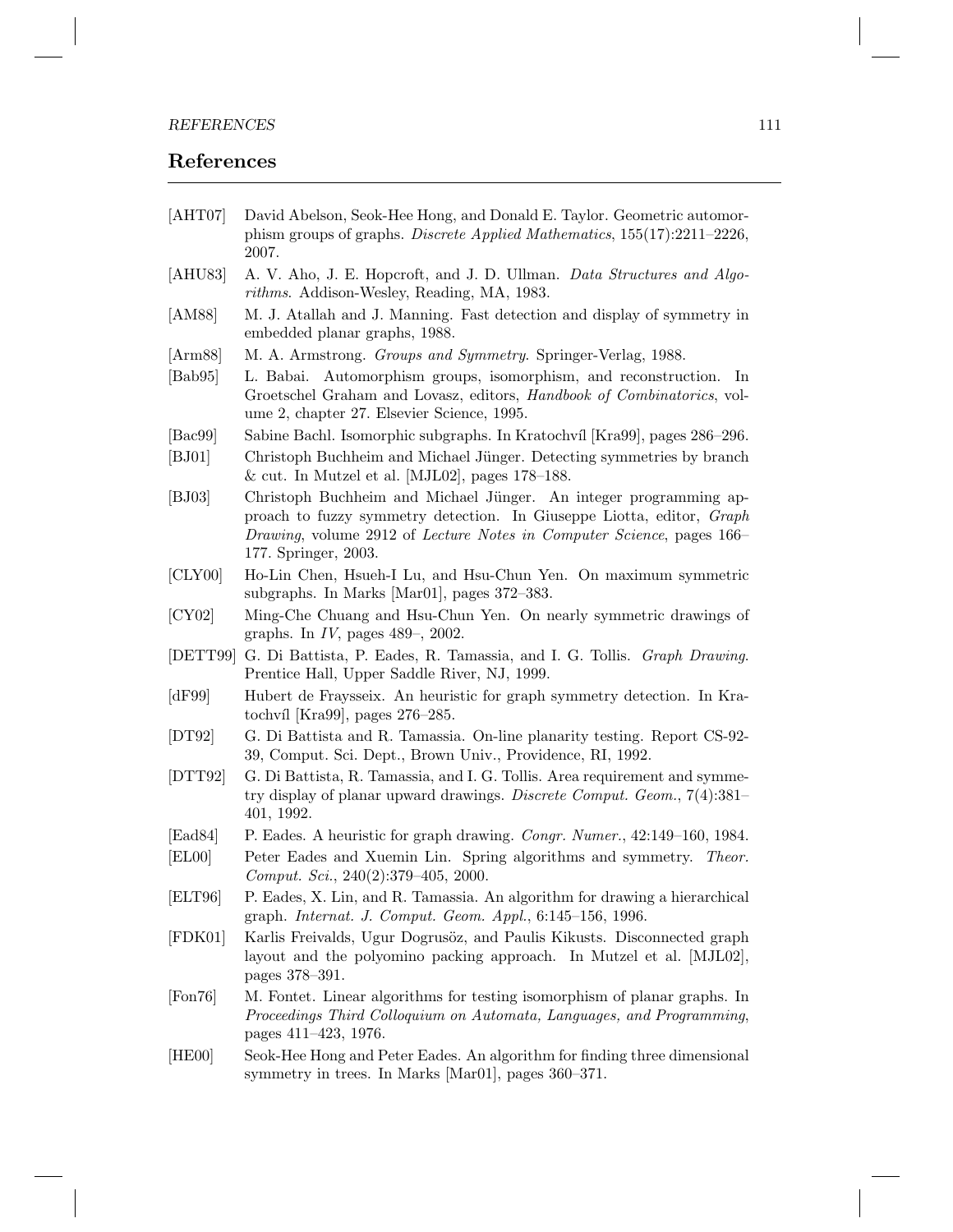| [HE03]                      | Seok-Hee Hong and Peter Eades. Symmetric layout of disconnected graphs.<br>In Toshihide Ibaraki, Naoki Katoh, and Hirotaka Ono, editors, ISAAC, vol-<br>ume 2906 of <i>Lecture Notes in Computer Science</i> , pages 405–414. Springer,<br>2003. |
|-----------------------------|--------------------------------------------------------------------------------------------------------------------------------------------------------------------------------------------------------------------------------------------------|
| [HE05]                      | Seok-Hee Hong and Peter Eades. Drawing planar graphs symmetrically, ii:<br>Biconnected planar graphs. $Algorithmica$ , $42(2):159-197$ , $2005$ .                                                                                                |
| [HE06]                      | Seok-Hee Hong and Peter Eades. Drawing planar graphs symmetrically, iii:<br>One-connected planar graphs. Algorithmica, 44(1):67-100, 2006.                                                                                                       |
| [HELO0]                     | Seok-Hee Hong, Peter Eades, and Sang Ho Lee. Drawing series parallel<br>digraphs symmetrically. Comput. Geom., $17(3-4):165-188$ , 2000.                                                                                                         |
| [HEQL98]                    | Seok-Hee Hong, Peter Eades, Aaron J. Quigley, and Sang Ho Lee. Drawing<br>algorithms for series-parallel digraphs in two and three dimensions.<br>- In<br>Graph Drawing, pages 198-209, 1998.                                                    |
| [HME06]                     | Seok-Hee Hong, Brendan D. McKay, and Peter Eades. A linear time algo-<br>rithm for constructing maximally symmetric straight line drawings of tri-<br>connected planar graphs. Discrete & Computational Geometry, $36(2):283-$<br>311, 2006.     |
| $[$ Hon $01]$               | Seok-Hee Hong. Drawing graphs symmetrically in three dimensions. In<br>Mutzel et al. [MJL02], pages 189–204.                                                                                                                                     |
| [HT73]                      | J. Hopcroft and R. E. Tarjan. Dividing a graph into triconnected compo-<br>nents. <i>SIAM J. Comput.</i> , 2(3):135–158, 1973.                                                                                                                   |
| [HW74]                      | J. E. Hopcroft and J. K. Wong. Linear time algorithm for isomorphism of<br>planar graphs. In Proc. of the Sixth Annual ACM Symposium on Theory<br>of Computing, pages $172-184$ , 1974.                                                          |
| [Kam88]                     | T. Kamada. On Visualization of Abstract Objects and Relations. PhD<br>thesis, Department of Information Science, University of Tokyo, 1988.                                                                                                      |
| [Kam89]                     | T. Kamada. Symmetric graph drawing by a spring algorithm and its ap-<br>plications to radial drawing. Technical report, Department of Information<br>Science, University of Tokyo, 1989.                                                         |
| [KK89]                      | T. Kamada and S. Kawai. An algorithm for drawing general undirected<br>graphs. <i>Inform. Process. Lett.</i> , 31:7-15, 1989.                                                                                                                    |
| [Kra99]                     | Jan Kratochvíl, editor. Graph Drawing, 7th International Symposium,<br>GD'99, Stirín Castle, Czech Republic, September 1999, Proceedings, vol-<br>ume 1731 of Lecture Notes in Computer Science. Springer, 1999.                                 |
| $\left[\text{Lin}92\right]$ | X. Lin. Analysis of Algorithms for Drawing Graphs. PhD thesis, Depart-<br>ment of Computer Science, University of Queensland, 1992.                                                                                                              |
| [LNS85]                     | R. J. Lipton, S. C. North, and J. S. Sandberg. A method for drawing<br>graphs. In Proc. 1st Annu. ACM Sympos. Comput. Geom., pages 153-160,<br>1985.                                                                                             |
| [Lub81]                     | Anna Lubiw. Some np-complete problems similar to graph isomorphism.<br>SIAM J. Comput., 10(1):11-21, 1981.                                                                                                                                       |
| [ $MA86$ ]                  | J. Manning and M. J. Atallah. Fast detection and display of symmetry in<br>outerplanar graphs. Technical Report CSD-TR-606, Department of Com-<br>puter Science, Purdue University, 1986.                                                        |
| [MA88]                      | J. Manning and M. J. Atallah. Fast detection and display of symmetry in<br>trees. Congr. Numer., 64:159-169, 1988.                                                                                                                               |
|                             |                                                                                                                                                                                                                                                  |
|                             |                                                                                                                                                                                                                                                  |

112 CHAPTER 3. SYMMETRIC GRAPH DRAWING